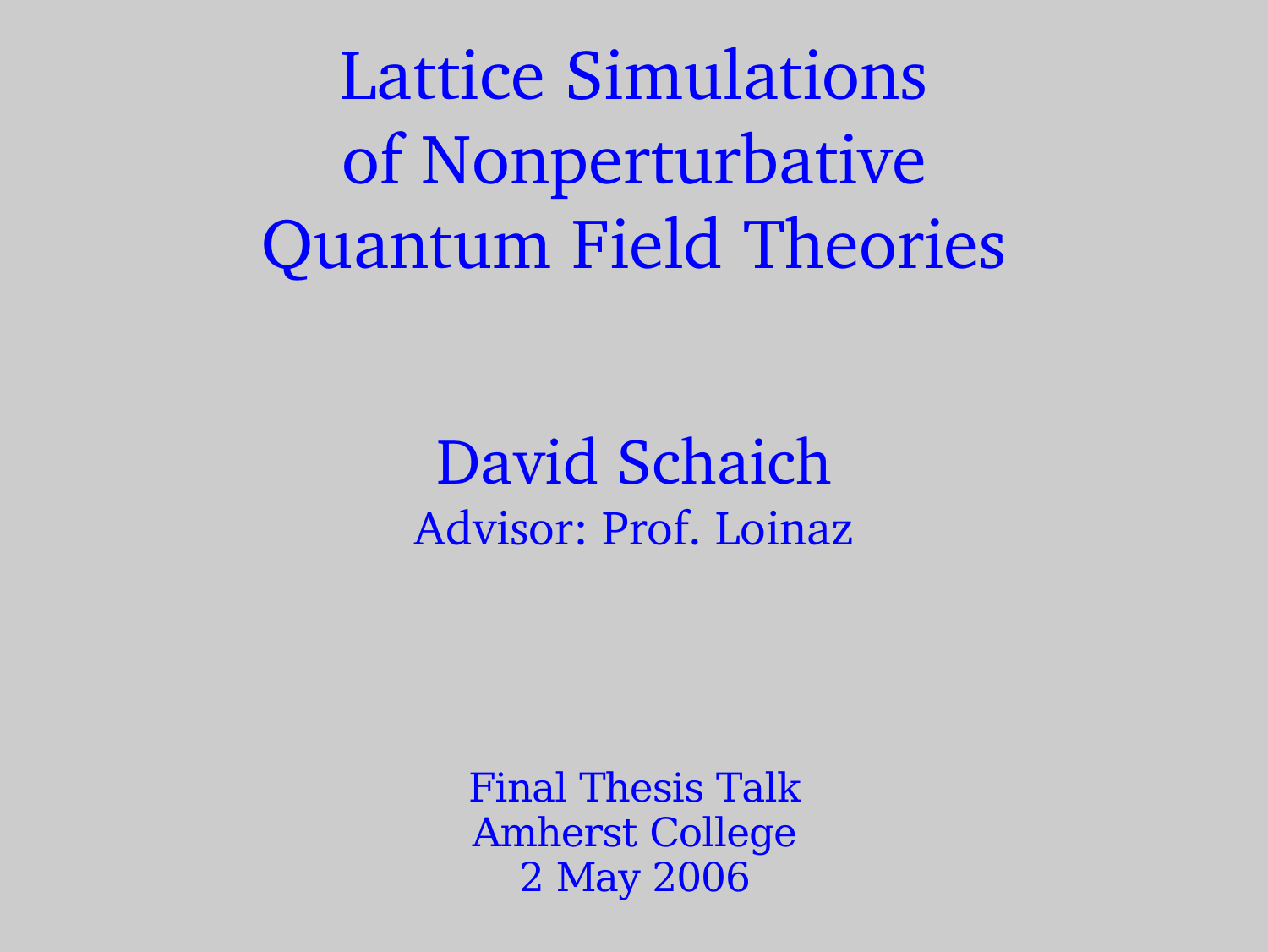### Outline

- Lattice simulations We did this last time
- Quantum field theory A very very very brief introduction
- Phase transitions

Picking up where we left off in December

• Solitons Time permitting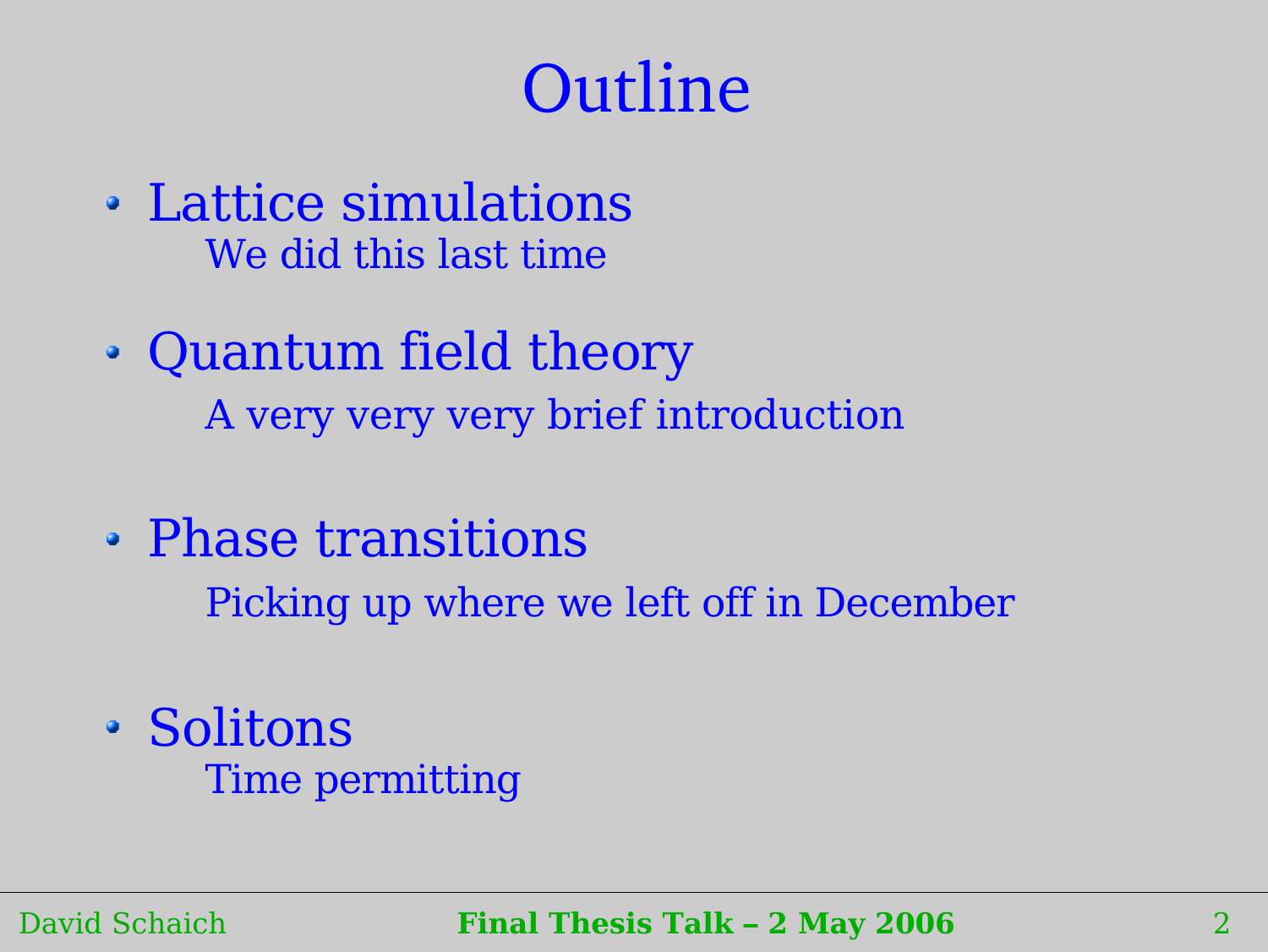### Lattice Simulations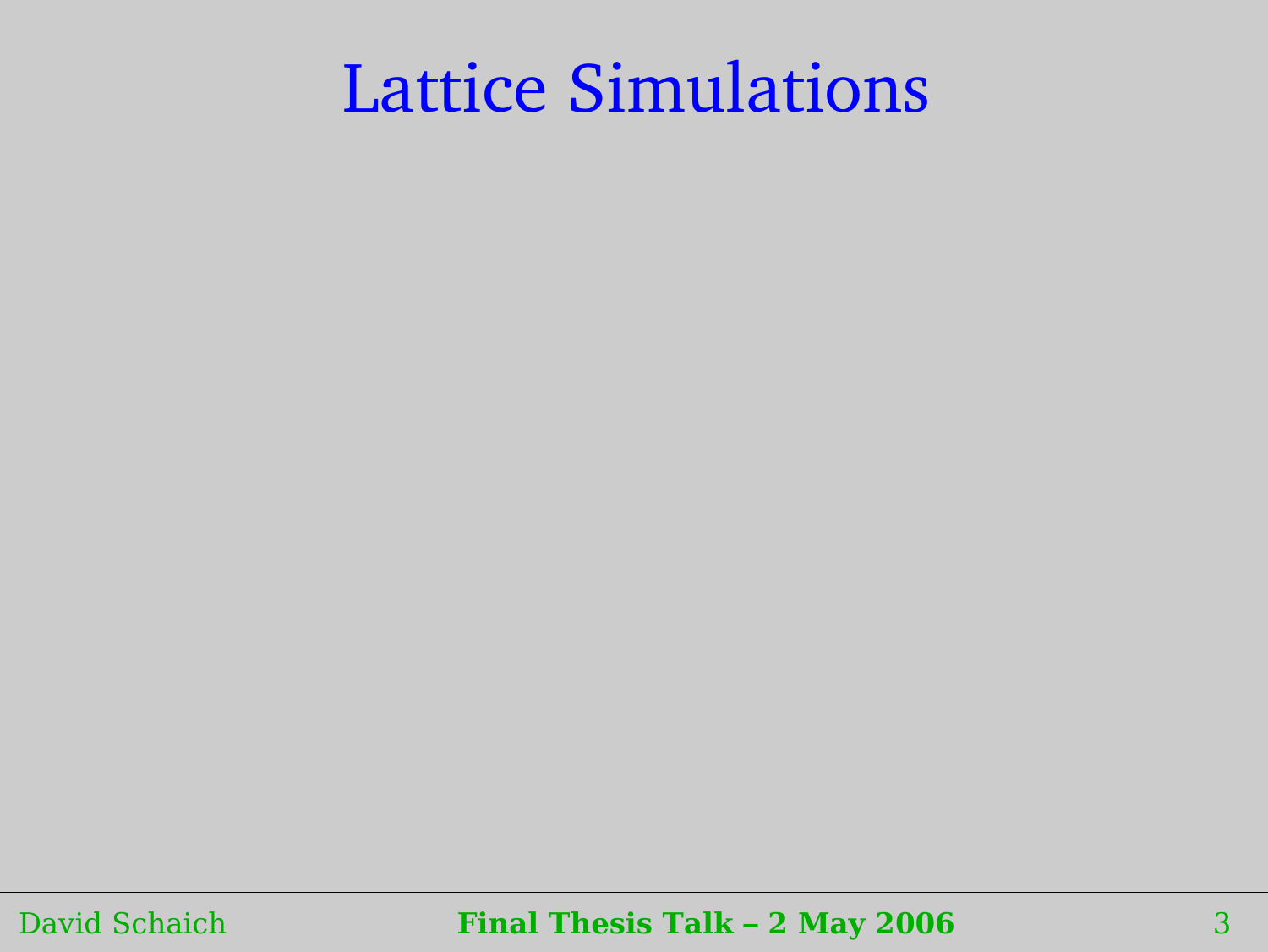### Lattice Simulations

We did this last time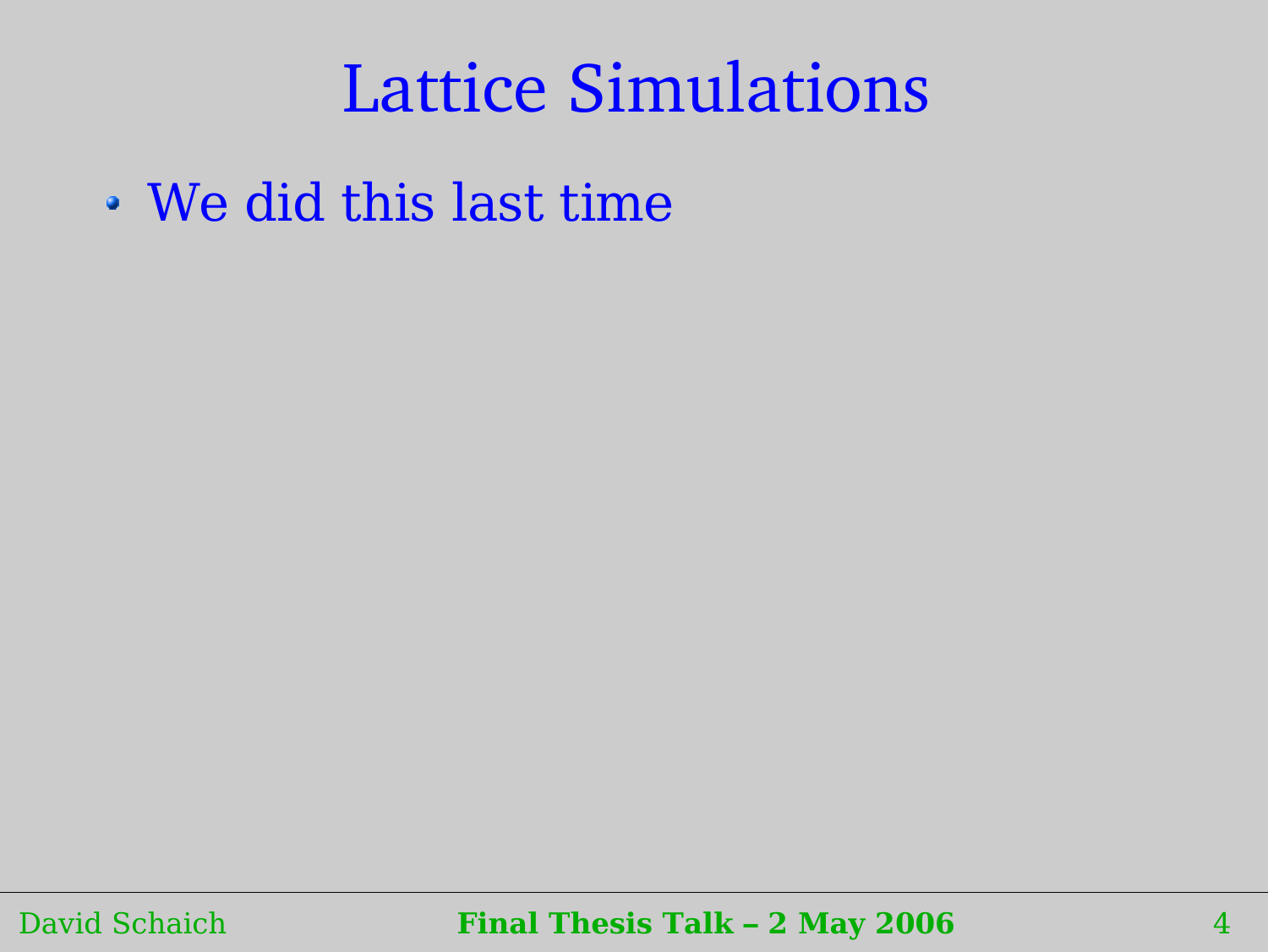### Lattice Simulations

- We did this last time
- So we'll take it for granted that we have (Markov chain Monte Carlo) algorithms that will reliably and efficiently reproduce the Boltzmann distribution
- Allowing us to simulate statistical systems on the computer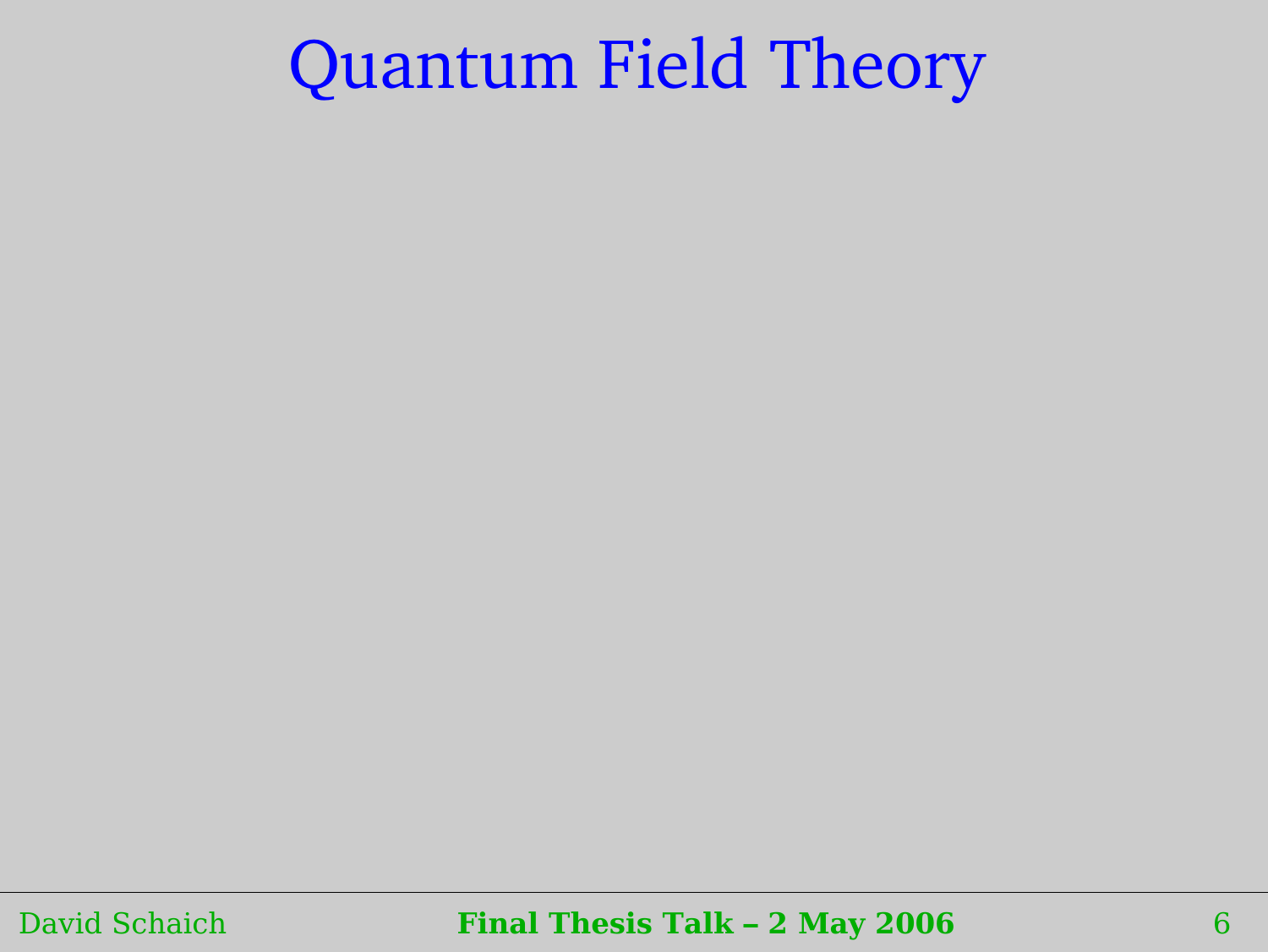(in five minutes)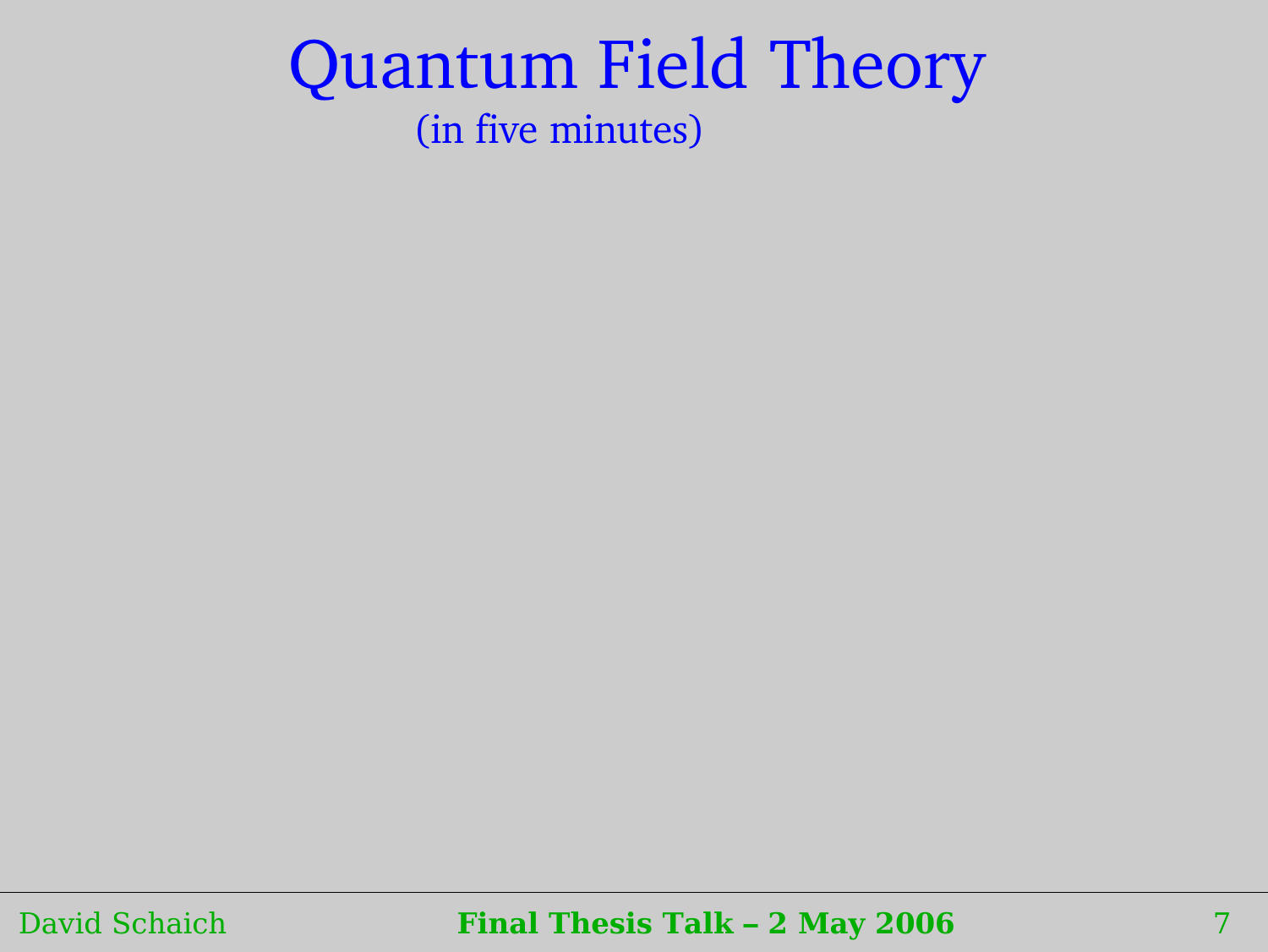(in five minutes) (or less)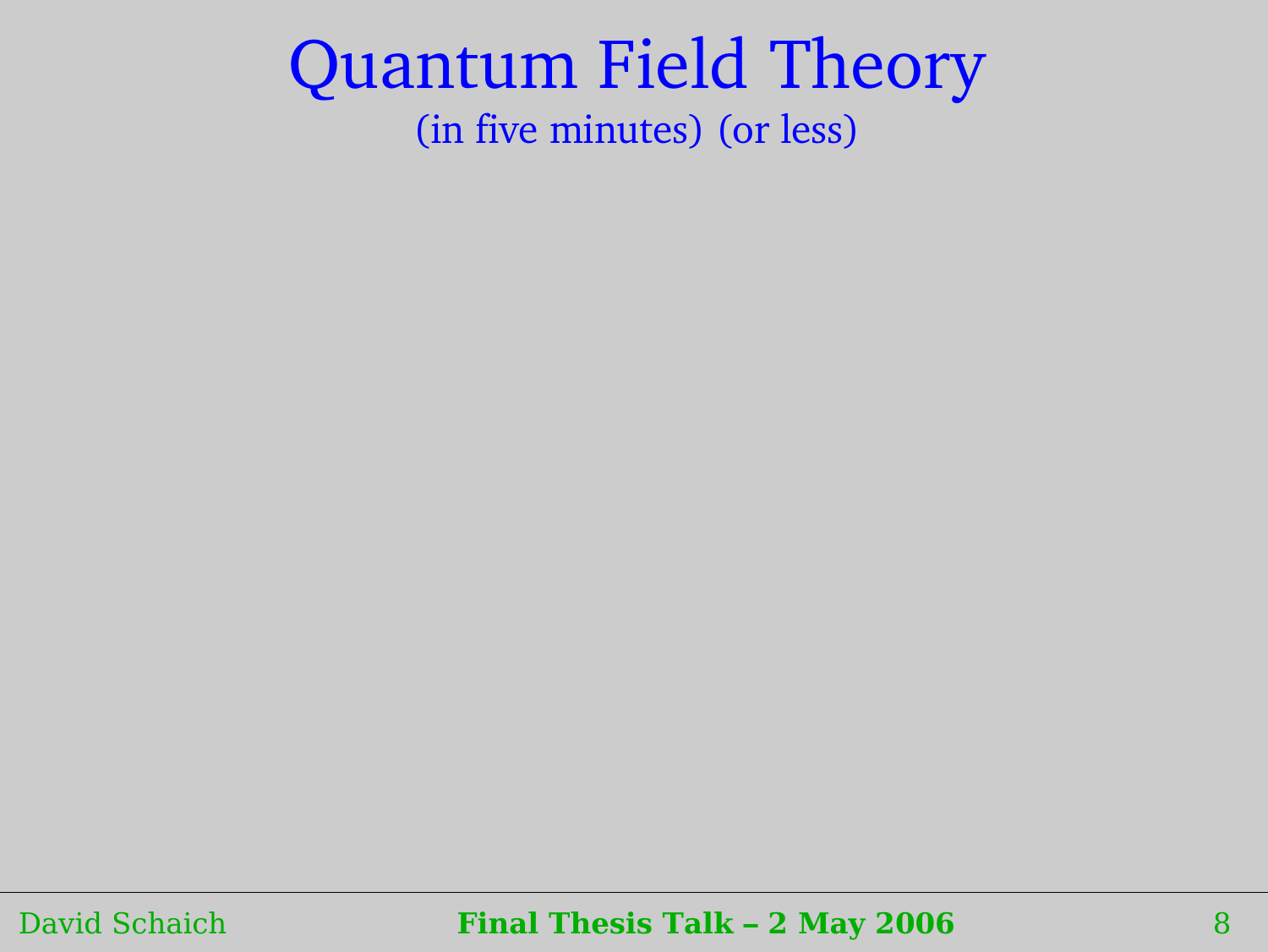### Quantum Field Theory (in five minutes) (or less)

- Combination of special relativity and quantum mechanics
- Free particle Schrödinger equation:  $E =$ *p* 2 2*m*  $E \rightarrow i \frac{\partial}{\partial \overline{\partial}}$ ∂ *t*  $p\!\rightarrow\! i\!\; \vec{\nabla}$ *i* ∂ ∂ *t*  $\phi =$ −1 2*m*  $\vec{\nabla}^2\phi$
- Relativistic analog is the Klein-Gordon equation:  $E^2 = p^2 + m$ 2  $\frac{\partial^2}{\partial x^2}$ ∂*t*  $\frac{1}{2}\phi - \vec{\nabla}^2\phi + m^2\phi = (\partial^2 + m^2)\phi = 0$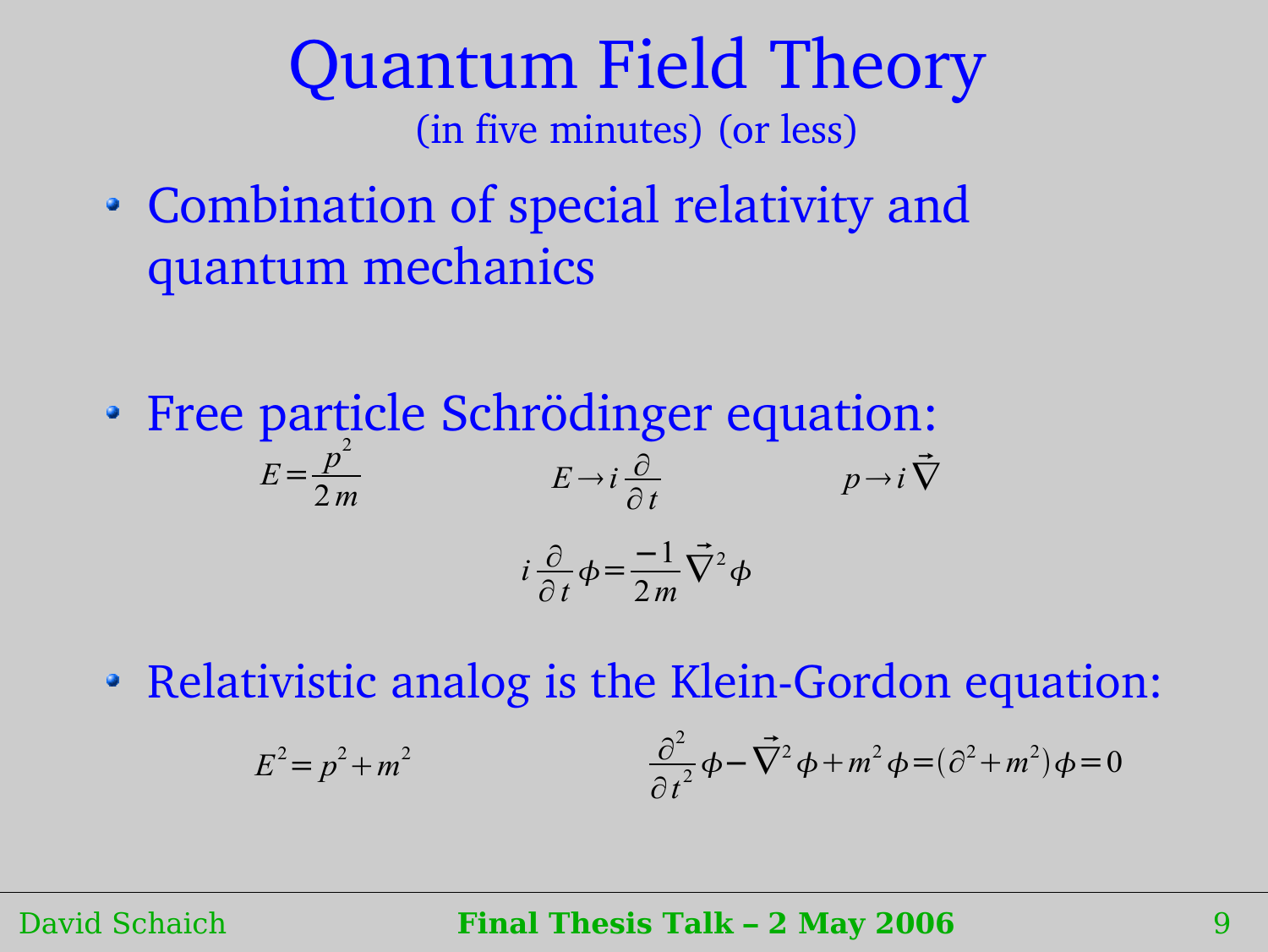### Quantum Field Theory (in five minutes) (or less)

- Klein-Gordon equation only really makes sense if  $\phi$  is treated as a field
- Otherwise there are unbounded negativeenergy solutions, and negative probability densities
- For example,

$$
\phi(x) = \int \frac{d^4 k}{(2\pi)^4} [a(k)e^{-ik \cdot x} + a^{\dagger}(k)e^{ik \cdot x}]
$$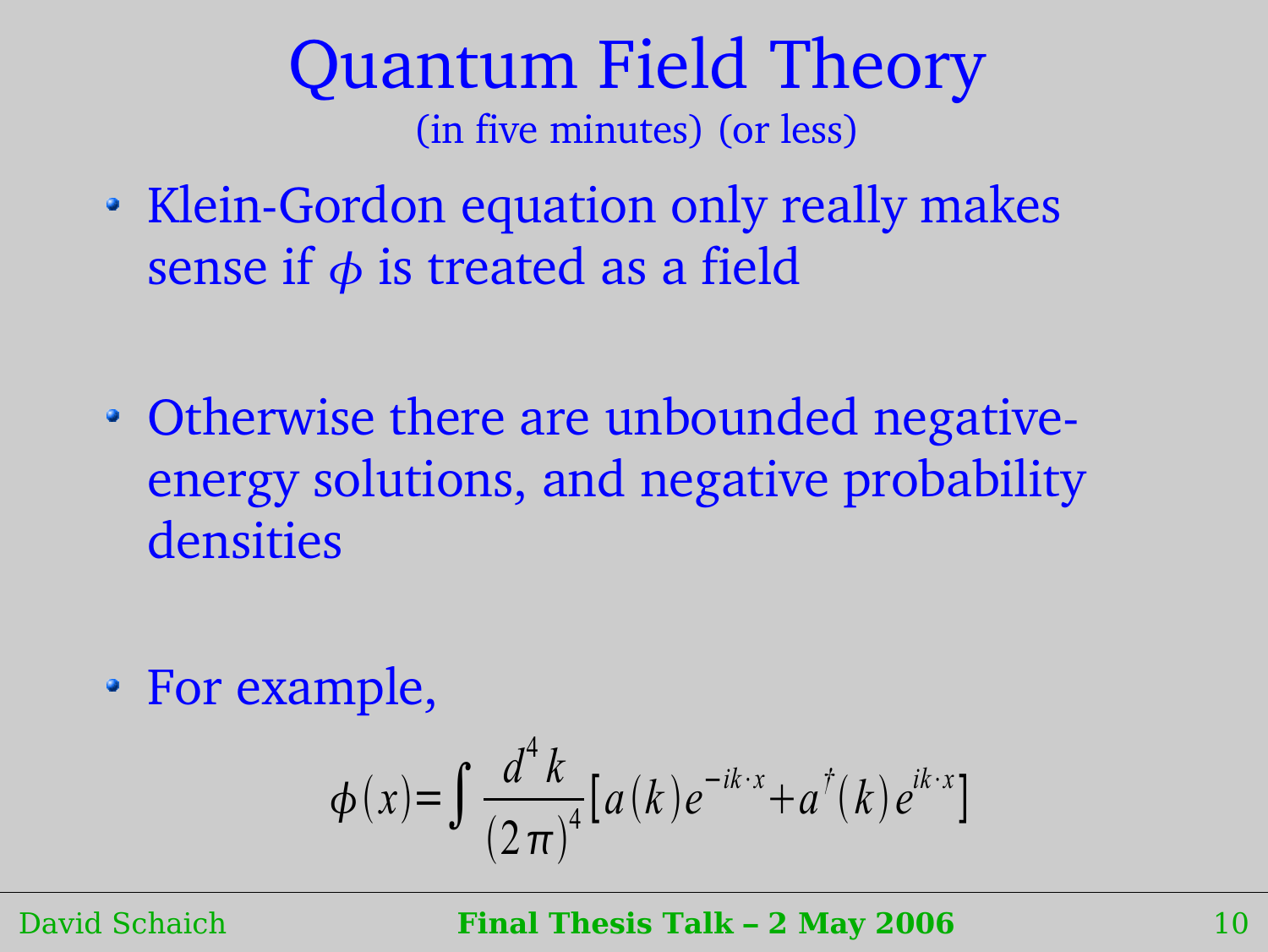- Lagrangian:  $L =$ 1 2  $(\partial_{\alpha}\phi)^2-\frac{1}{2}$ 2  $\mu_0^2 \phi^2$ –  $\lambda$ 4  $\boldsymbol{\phi}^4$
- Equation of motion: Same form as Klein-Gordon equation, only nonlinear  $\left(\partial^2 + \mu_0^2\right)\phi = -\lambda \phi^3$
- Obvious constant solutions:

$$
\phi = 0 \qquad \phi = \pm \sqrt{\frac{-\mu_0^2}{\lambda}}
$$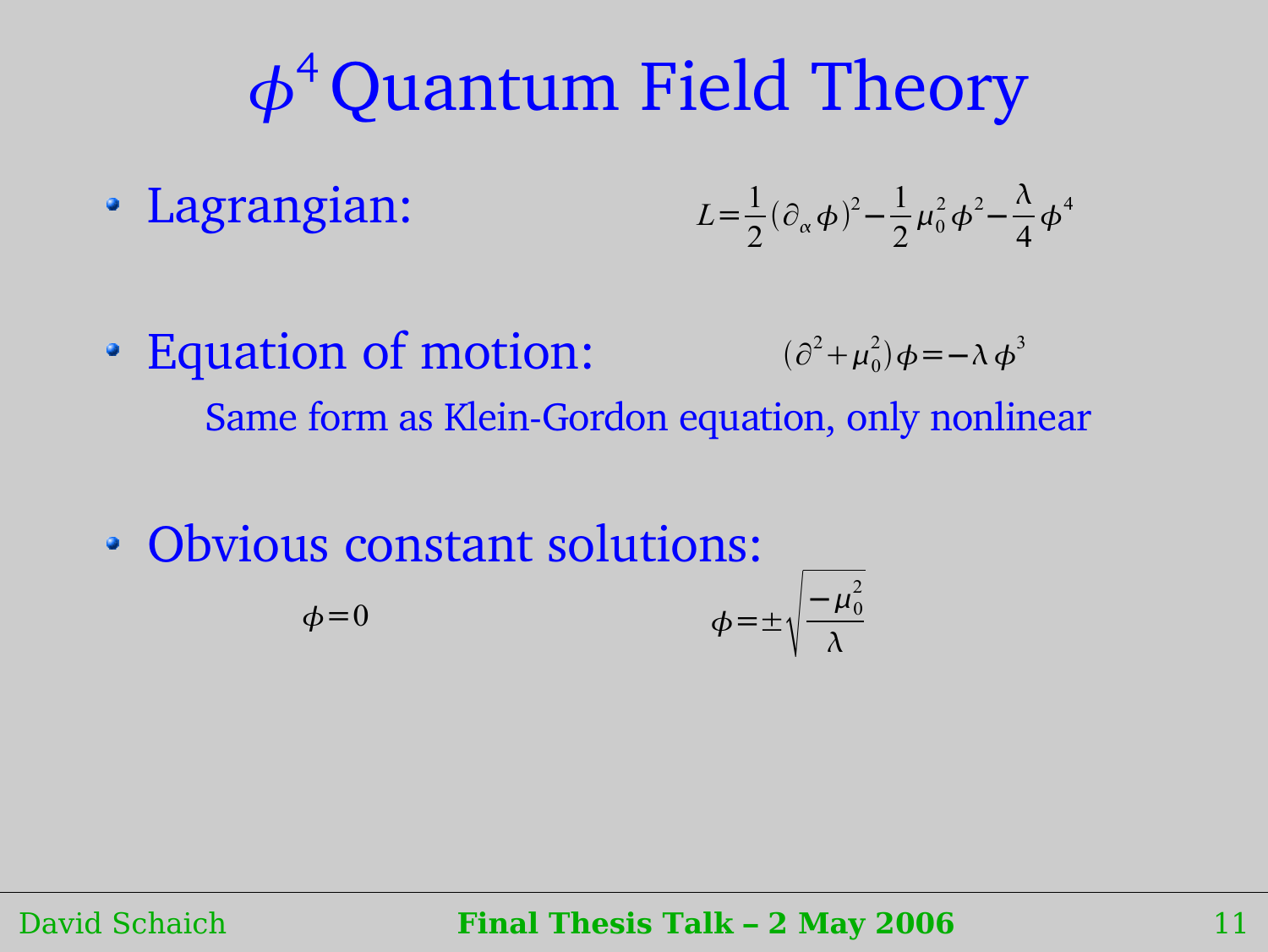# <sup>4</sup> Quantum Field Theory Phases

Lagrangian:

$$
L = \frac{1}{2} (\partial_{\alpha} \phi)^2 - \frac{1}{2} \mu_0^2 \phi^2 - \frac{\lambda}{4} \phi^4
$$

- $\left(\partial^2 + \mu_0^2\right)\phi = -\lambda \phi^3$ Equation of motion:  $\bullet$ Same form as Klein-Gordon equation, only nonlinear
- Two phases:





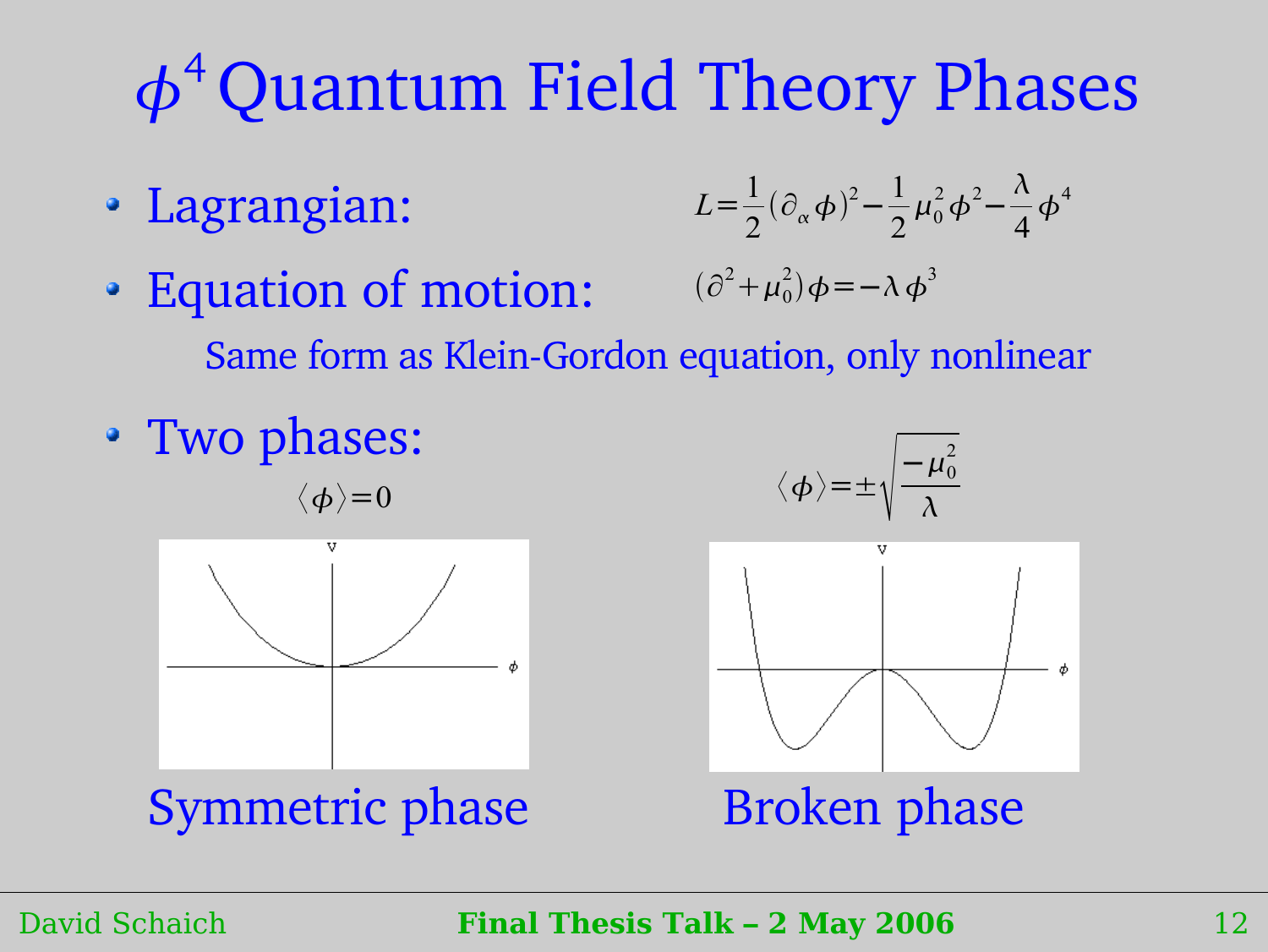# <sup>4</sup> Quantum Field Theory Phases

• Going from symmetric phase to broken phase breaks symmetry:

In symmetric phase values of  $\phi$  are randomly +/-("up-down symmetry") In broken phase, values are either all + or all

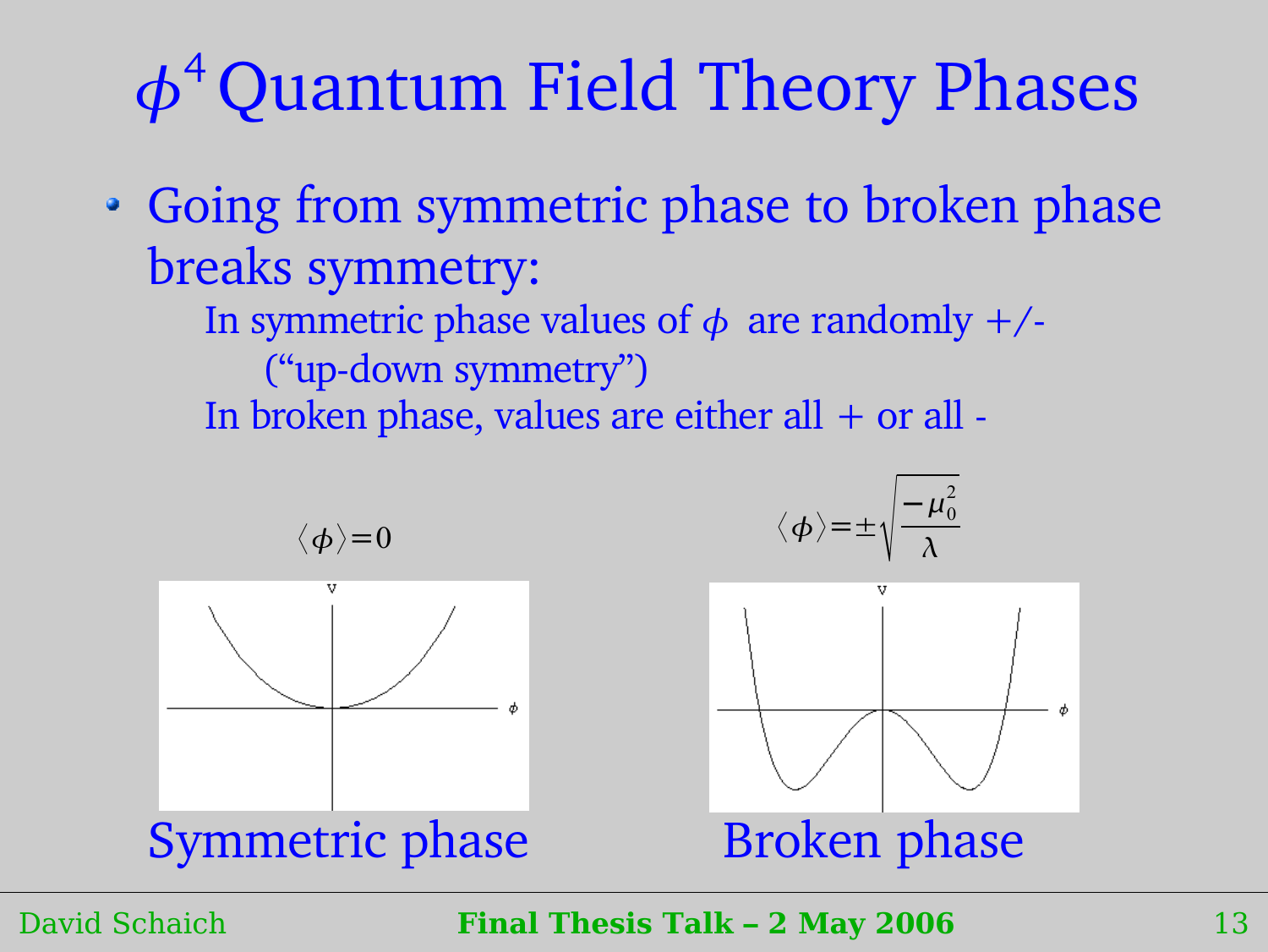# <sup>4</sup> Quantum Field Theory Phases

• So there's a phase transition!



Let's put some lattice simulations on the cluster to calculate the critical point!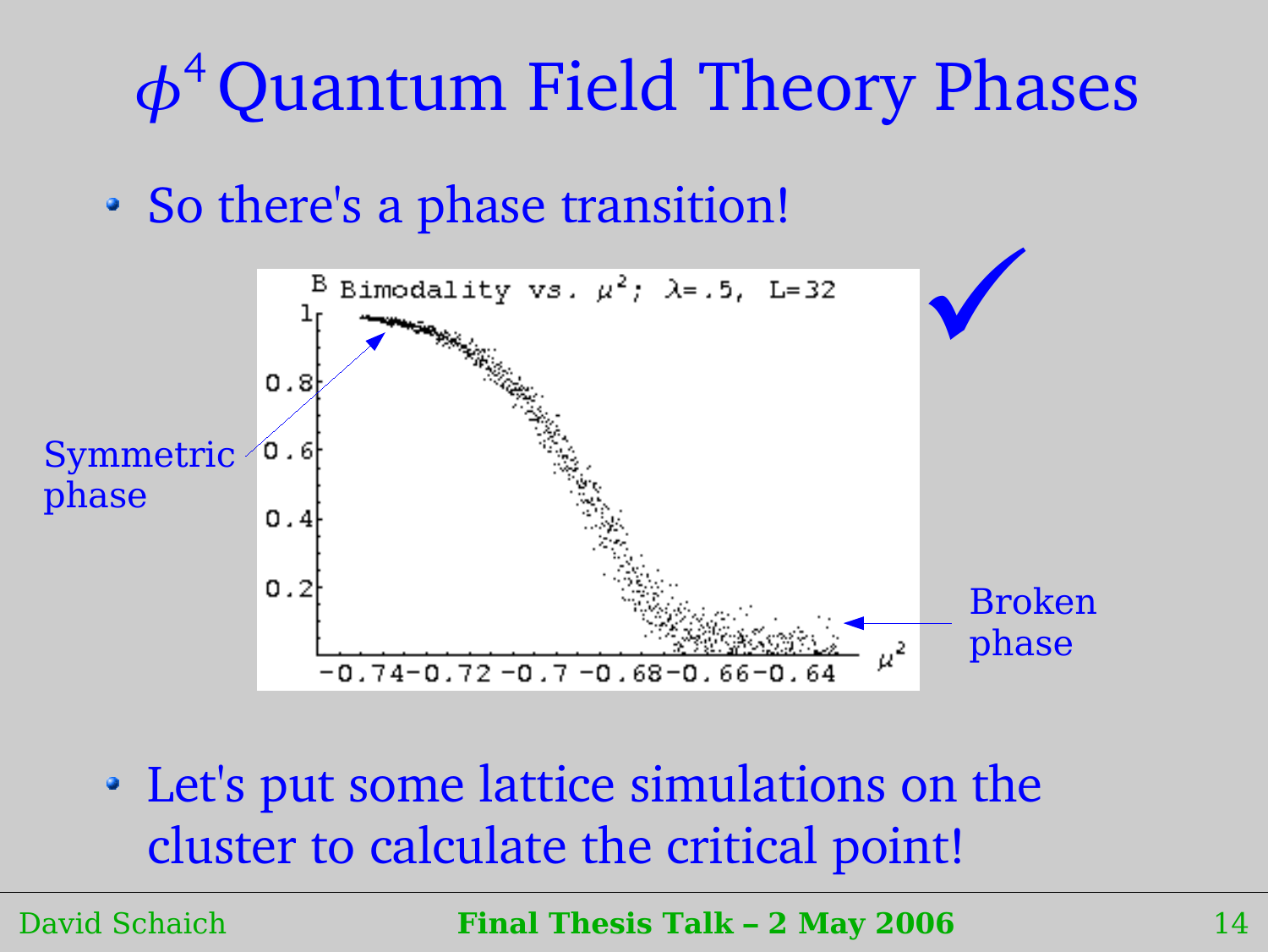

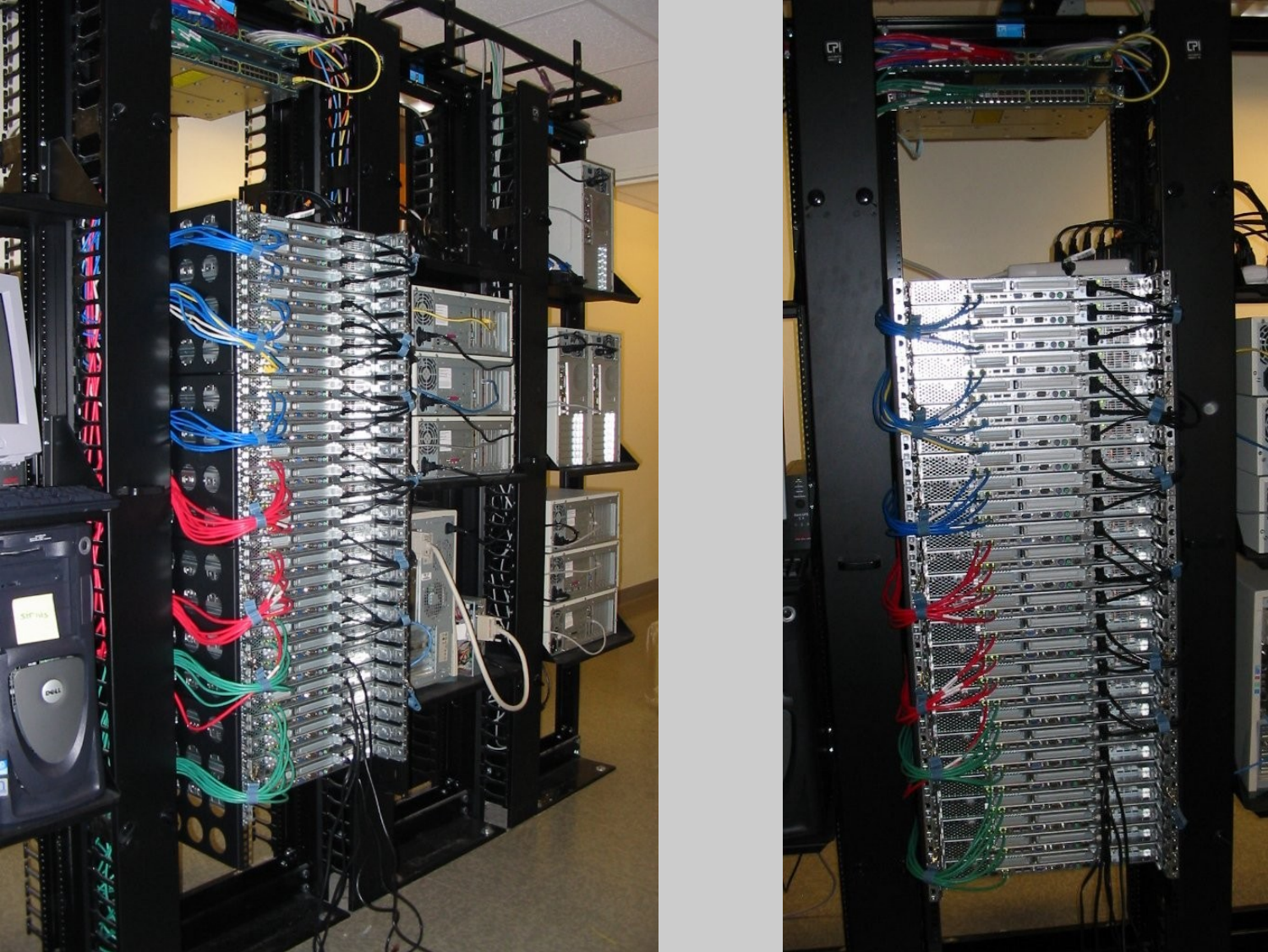# <sup>4</sup> Theory Simulations

Wait, are we perhaps being a bit glib?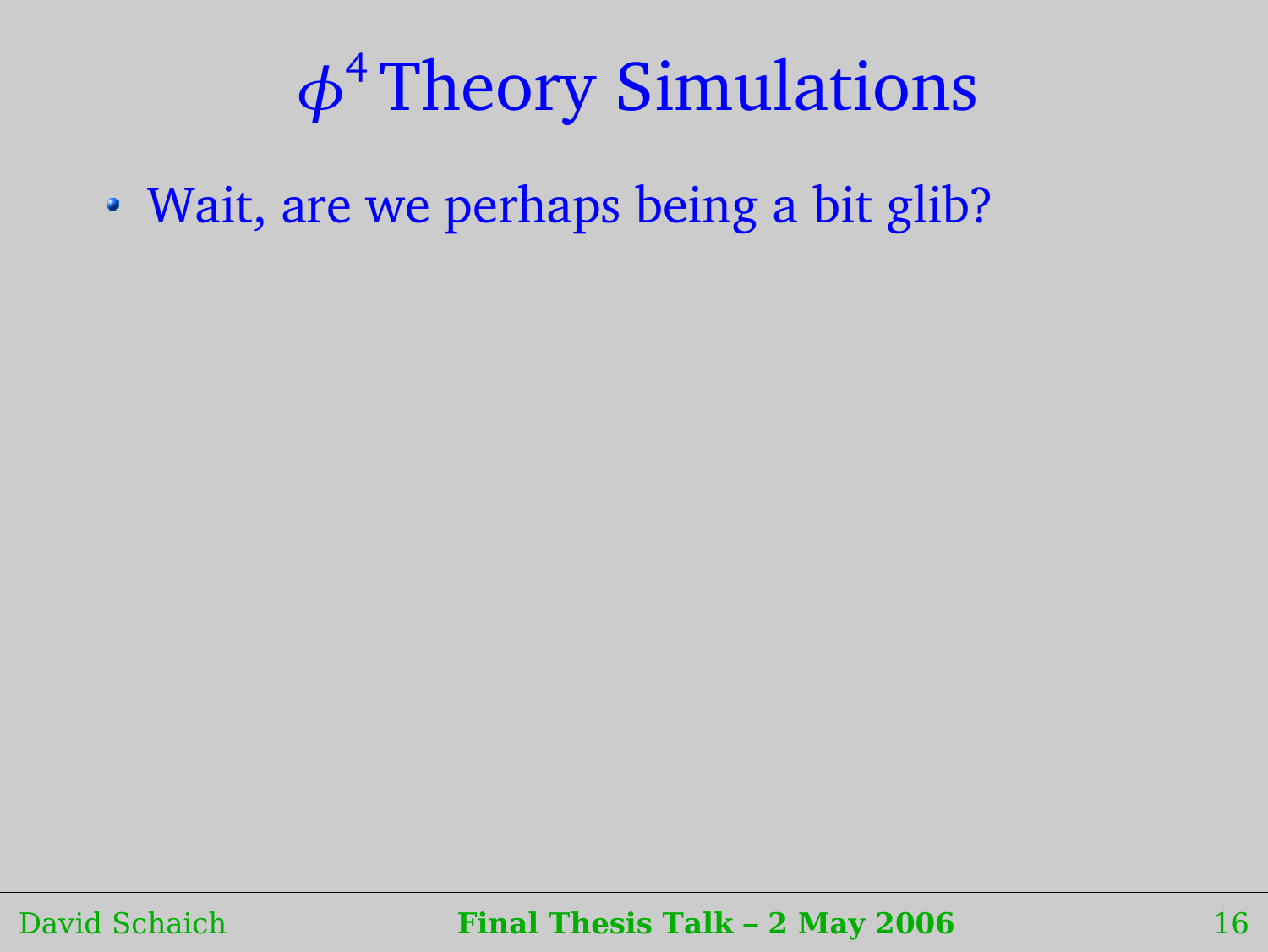# <sup>4</sup> Theory Simulations

- Wait, are we perhaps being a bit glib?
- Well, yes, but we don't need to be
- There exists a rigorous mapping from quantum field theories to classical statistical mechanics, through Wick rotation,

$$
t = x_0 \rightarrow -ix_4
$$
  
\n
$$
d^4x = dx_0 d^3x \rightarrow -i d^3x dx_4 = -i d^4x_E
$$
  
\n
$$
|x|^2 = x_0^2 - \vec{x}^2 \rightarrow -(\vec{x}^2 + x_4^2) = -|x_E|^2
$$
  
\n
$$
\partial^2 = \frac{\partial^2}{\partial x_0^2} - \vec{\nabla}^2 \rightarrow -\vec{\nabla}^2 - \frac{\partial^2}{\partial x_4^2} = -\partial_E^2
$$
  
\n
$$
L = \frac{1}{2} (\partial_\alpha \phi)^2 - \frac{1}{2} \mu_0^2 \phi^2 - \frac{\lambda}{4} \phi^4 \rightarrow -\frac{1}{2} (\partial_{E_\alpha} \phi)^2 - \frac{1}{2} \mu_0^2 \phi^2 - \frac{\lambda}{4} \phi^4 = -L_E
$$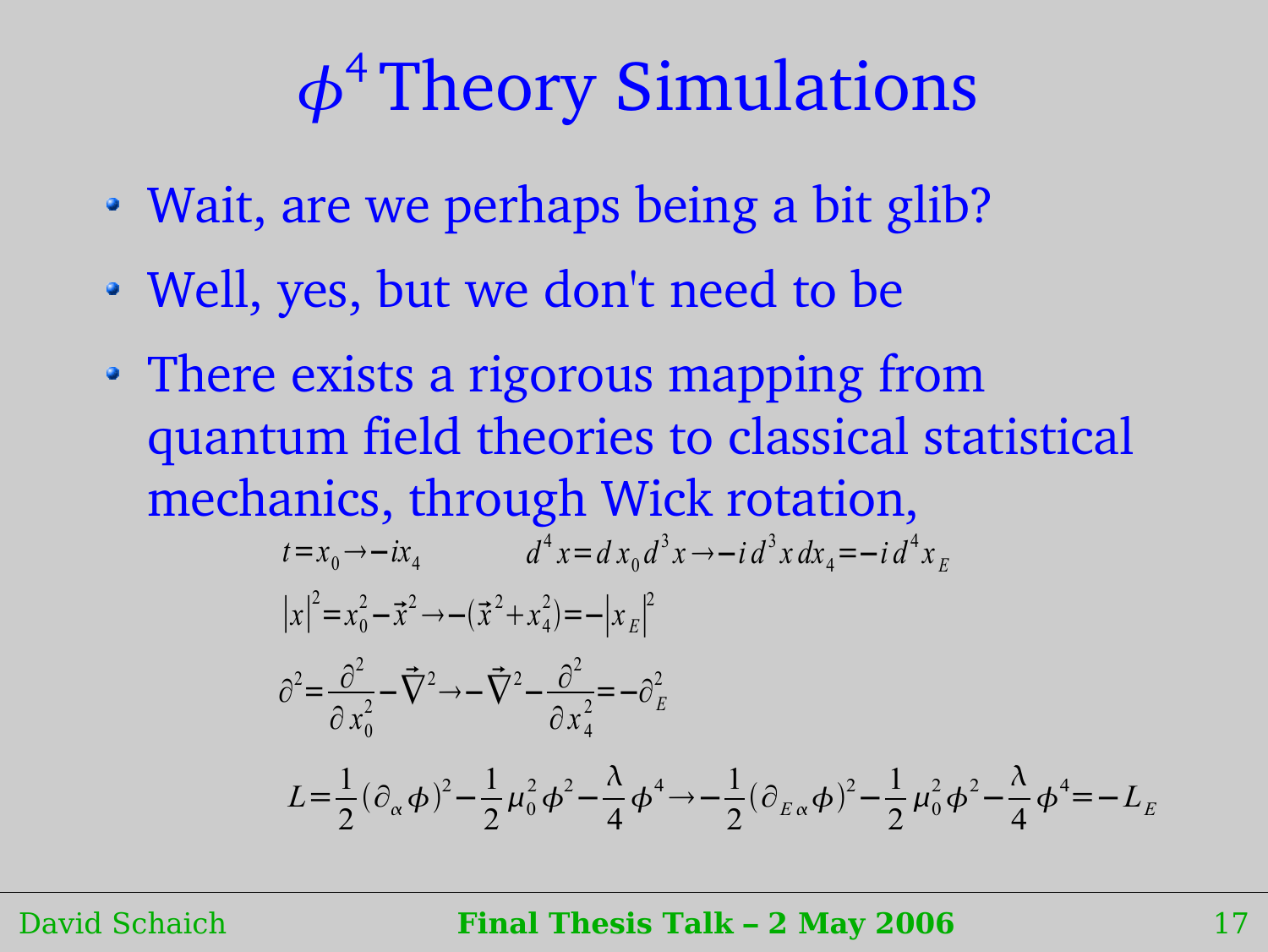# $\phi^4$  Theory Simulations

- Minkowski spacetime converted into fourdimensional Euclidean space
- The Euclidean Lagrangian L E has the form of an energy density  $L_E =$ 1 2  $(\partial_{E\alpha}\phi)^2 +$ 1 2  $\mu_0^2 \phi^2 +$  $\lambda$ 4  $\boldsymbol{\phi}^4$
- The action S E then has the form of an energy  $S_E = \int d^4 x_E L_E$
- And the Feynman path integral behaves just like a thermodynamic partition function  $\int D\phi(x)e^{iS} = \int D\phi(x)e^{i\int d^4xL} \to \int D\phi(x)e^{-\int d^4x_EL_E} = \int D\phi(x)e^{-S_E}$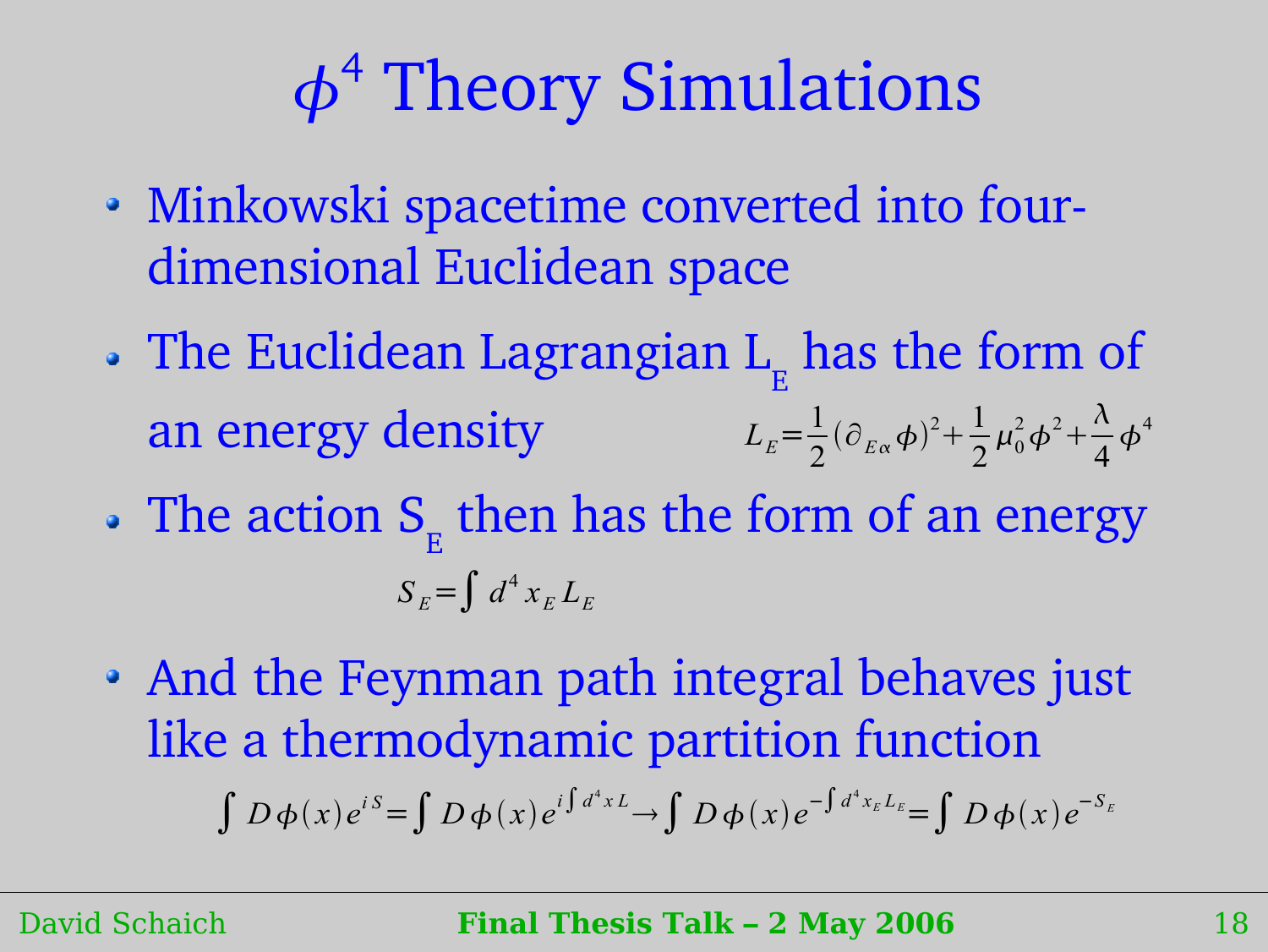# <sup>4</sup> Theory Simulations

- So we can investigate the  $\phi^4$  quantum field theory by simulating the corresponding statistical system using the techniques discussed when last we met
- The discretized lattice action S E is where  $\mu^2$ 0L and λ L depend on the lattice spacing a  $S_E = -\sum$  $\langle \dot{y} \rangle$  $\phi_i \phi_j + \sum$ *n*  $[(d +$  $\mu^2_{0{\rm L}}$ 2  $(\phi_n^2 +$  $\overline{\lambda}_L$ 4  $\phi_n^4$ ]  $\mu_{0L}^2 = \mu_0^2 a^2$  $\lambda_L = \lambda a^2$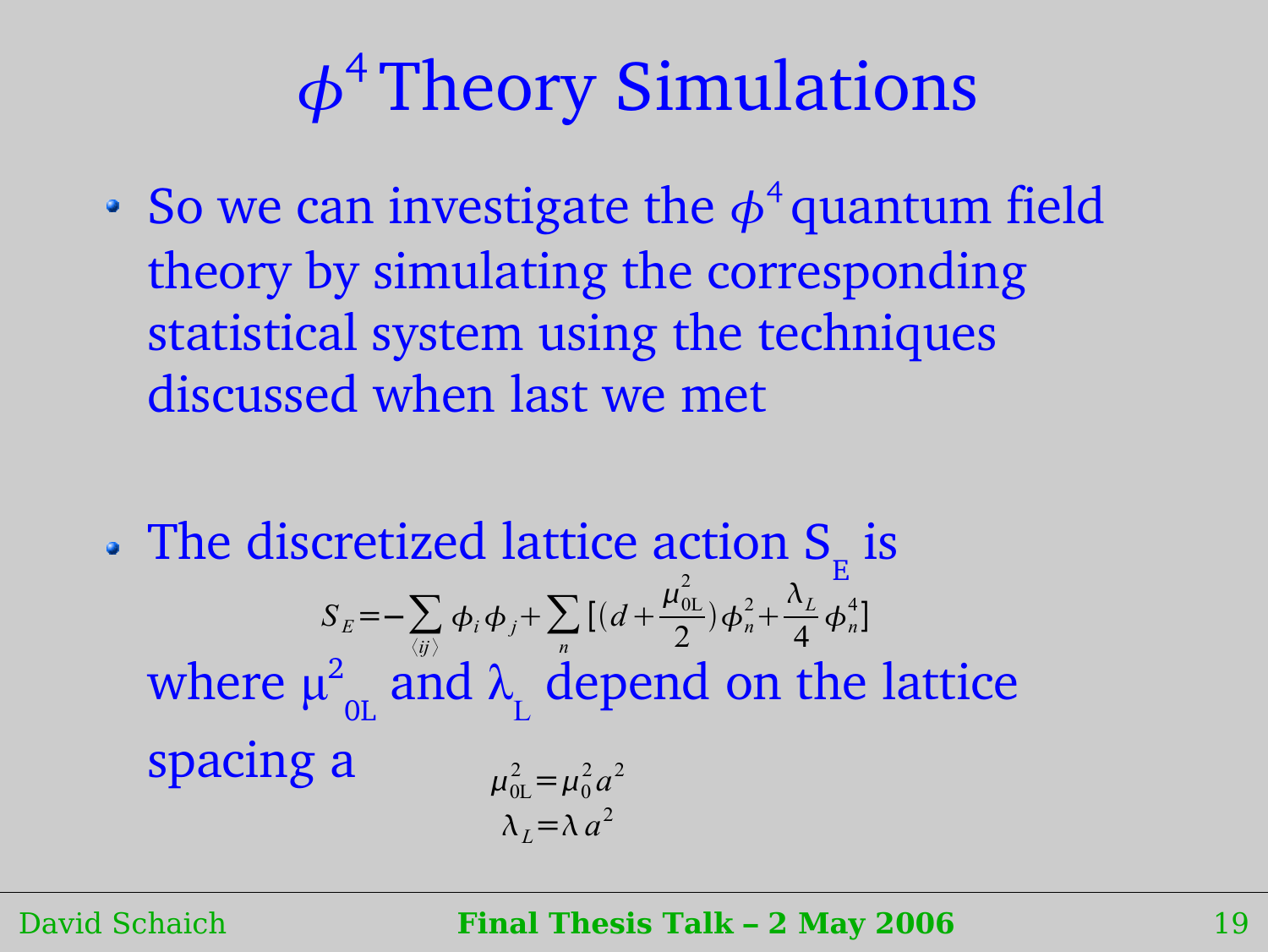#### $\phi^4$  Theory Phases  $S_E = -\sum$  $\langle \dot{y} \rangle$  $\phi_i \phi_j + \sum$ *n*  $[(d +$  $\mu^2_{0{\rm L}}$ 2  $(\phi_n^2 +$  $\lambda_L$ 4  $\phi_n^4$ ]

Since, we're interested in the continuum theory  $(a\rightarrow 0)$ , we have a slight problem:  $\lim_{a\to 0} \mu_{0L}^2 = \lim_{a\to 0} \mu_0^2 a^2 = 0$ 

$$
\lim_{a \to 0} \mu_{0L} = \lim_{a \to 0} \mu_0 a = 0
$$
  

$$
\lim_{a \to 0} \lambda_L = \lim_{a \to 0} \lambda a^2 = 0
$$

which we solve by considering the critical coupling constant  $\left[\lambda/\mu^2\right]_{\text{crit}} = \lim_{a\to 0} \left[\lambda_L/\mu_L^2\right]_{\text{crit}}$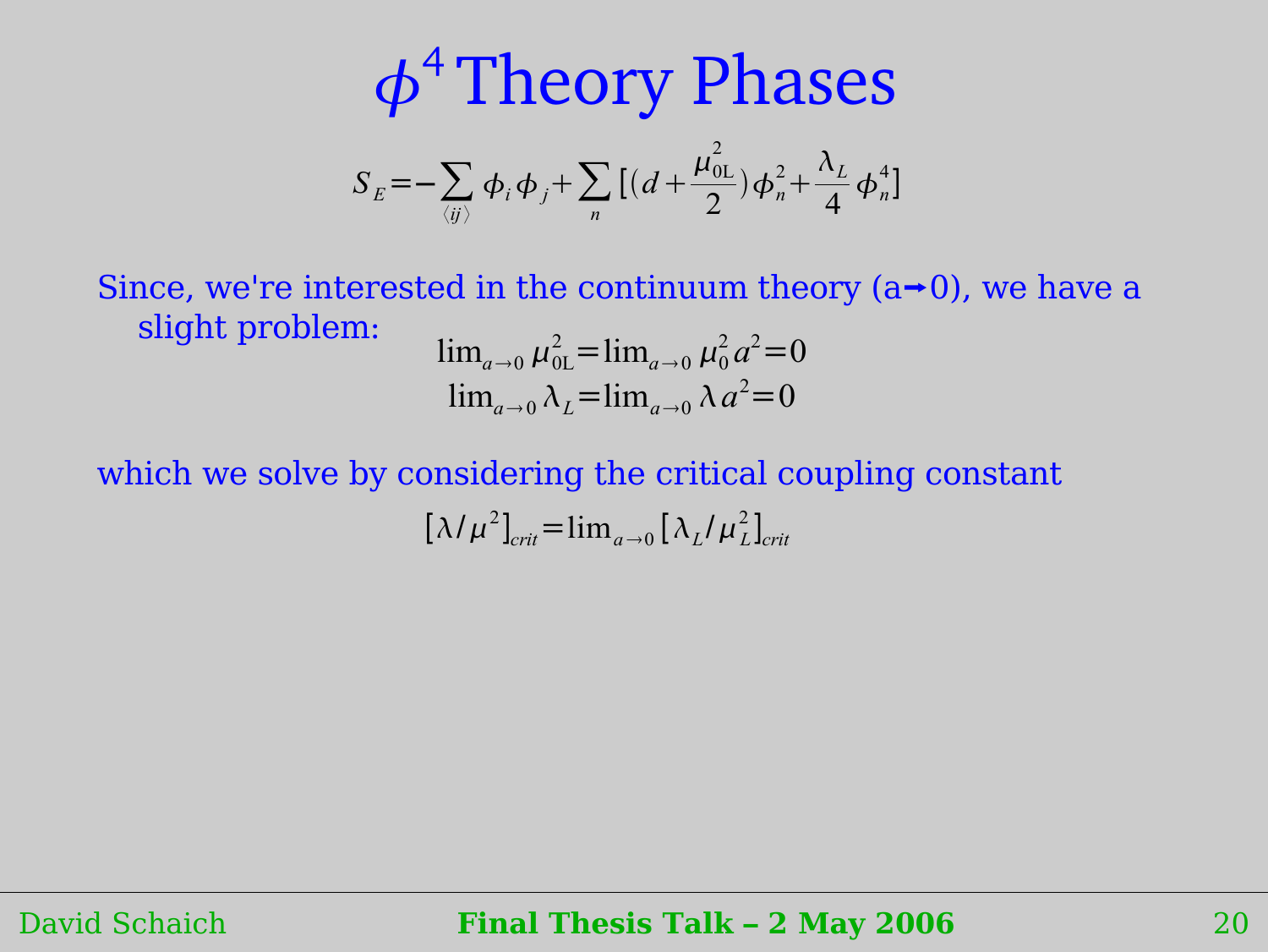### Preliminary Phase Results

 $[\lambda/\mu^2]_{\text{crit}} = 10.27^{+.06}_{-.05}$ 



#### Published Results:



W. Loinaz & R. S. Willey, Phys. Rev. D. **58**, 076003 (1998).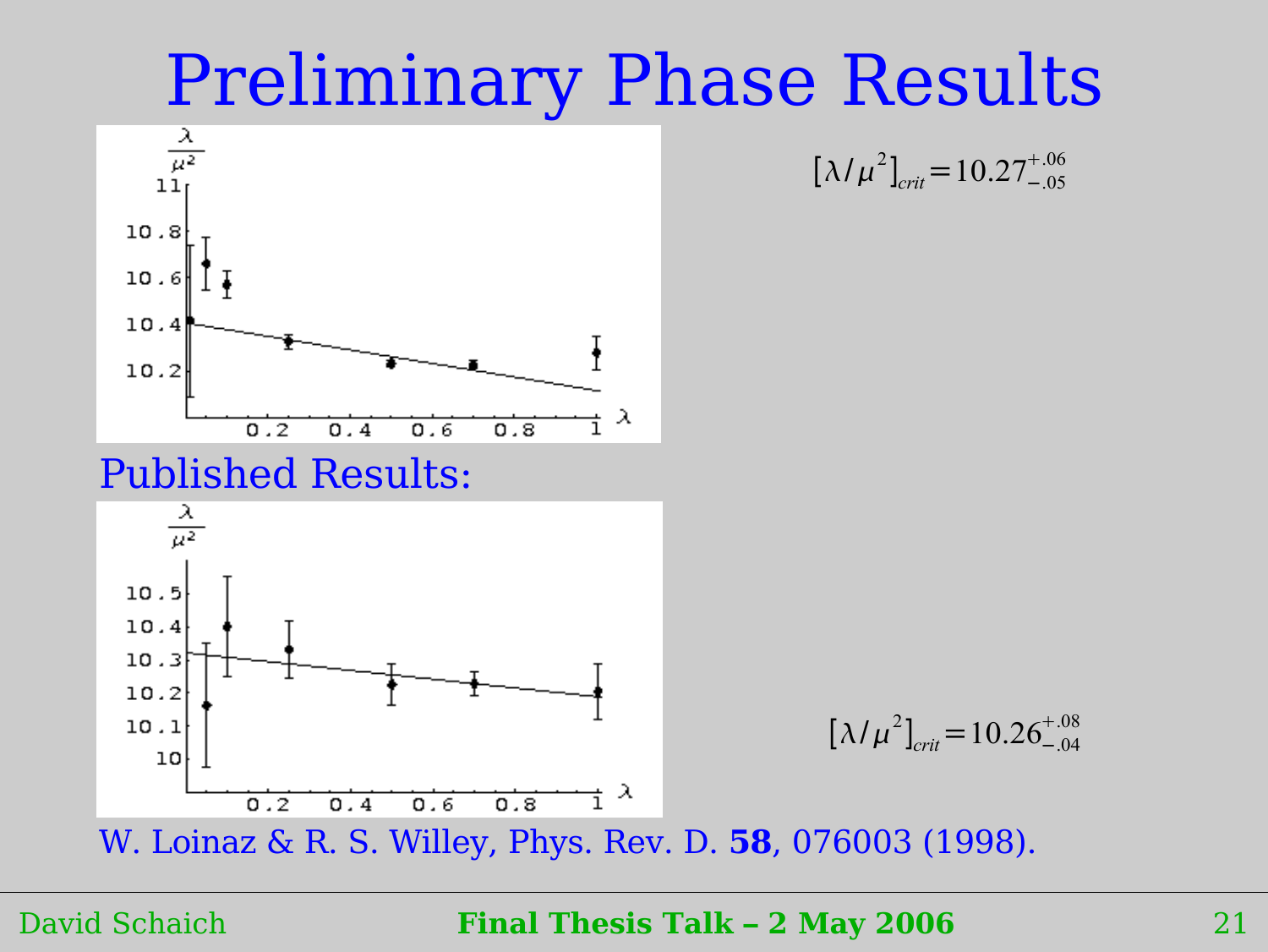### Preliminary Phase Results



W. Loinaz & R. S. Willey, Phys. Rev. D. **58**, 076003 (1998).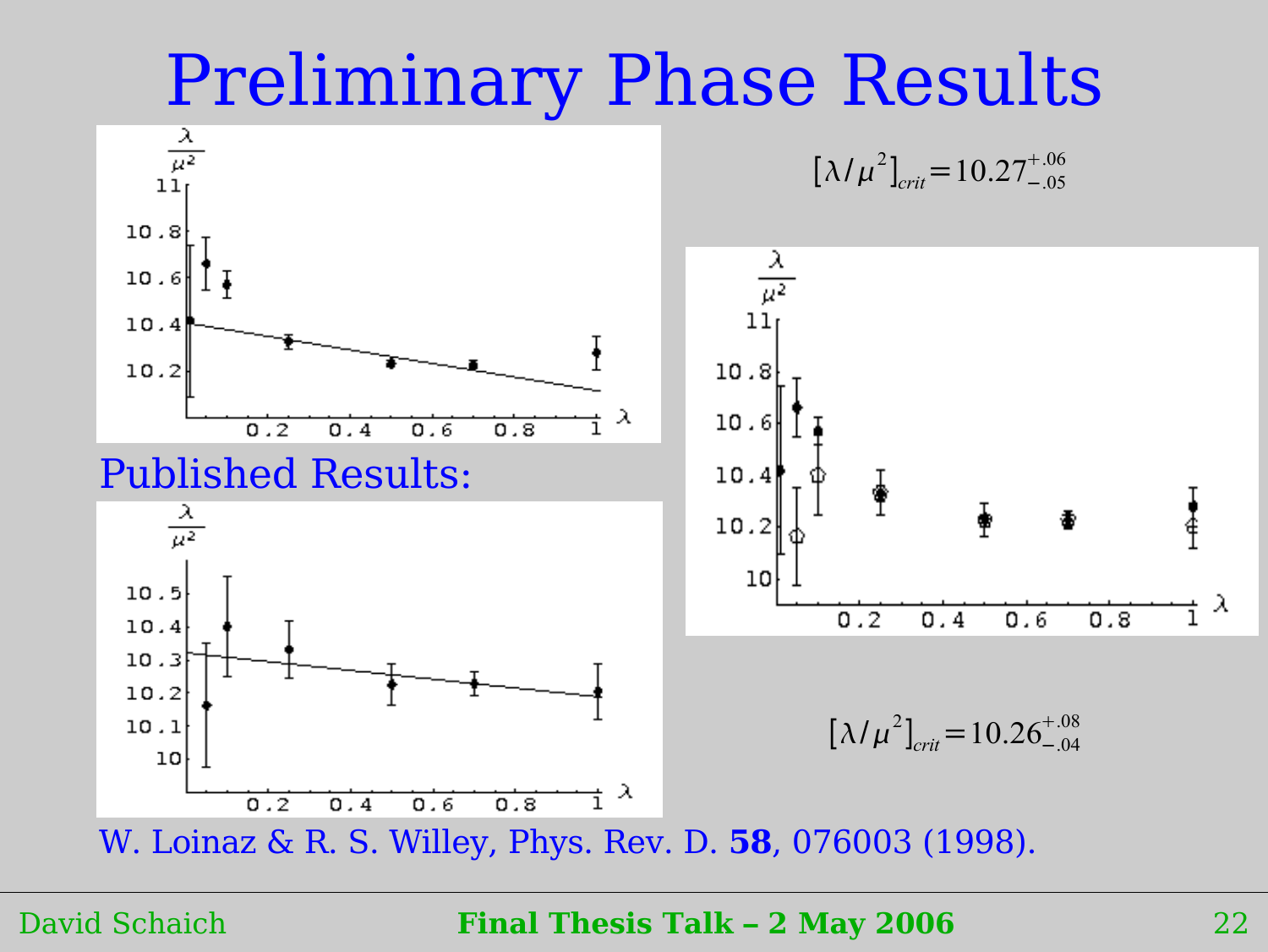### Final Phase Results

### More data confirms higher-order effects:



Regression includes  $\lambda$ log[ $\lambda$ ] and  $\lambda$ <sup>2</sup>log[ $\lambda$ ] terms, reflecting some mixture of higher-order loop corrections and systematic effects introduced by approximations made during the discretization procedure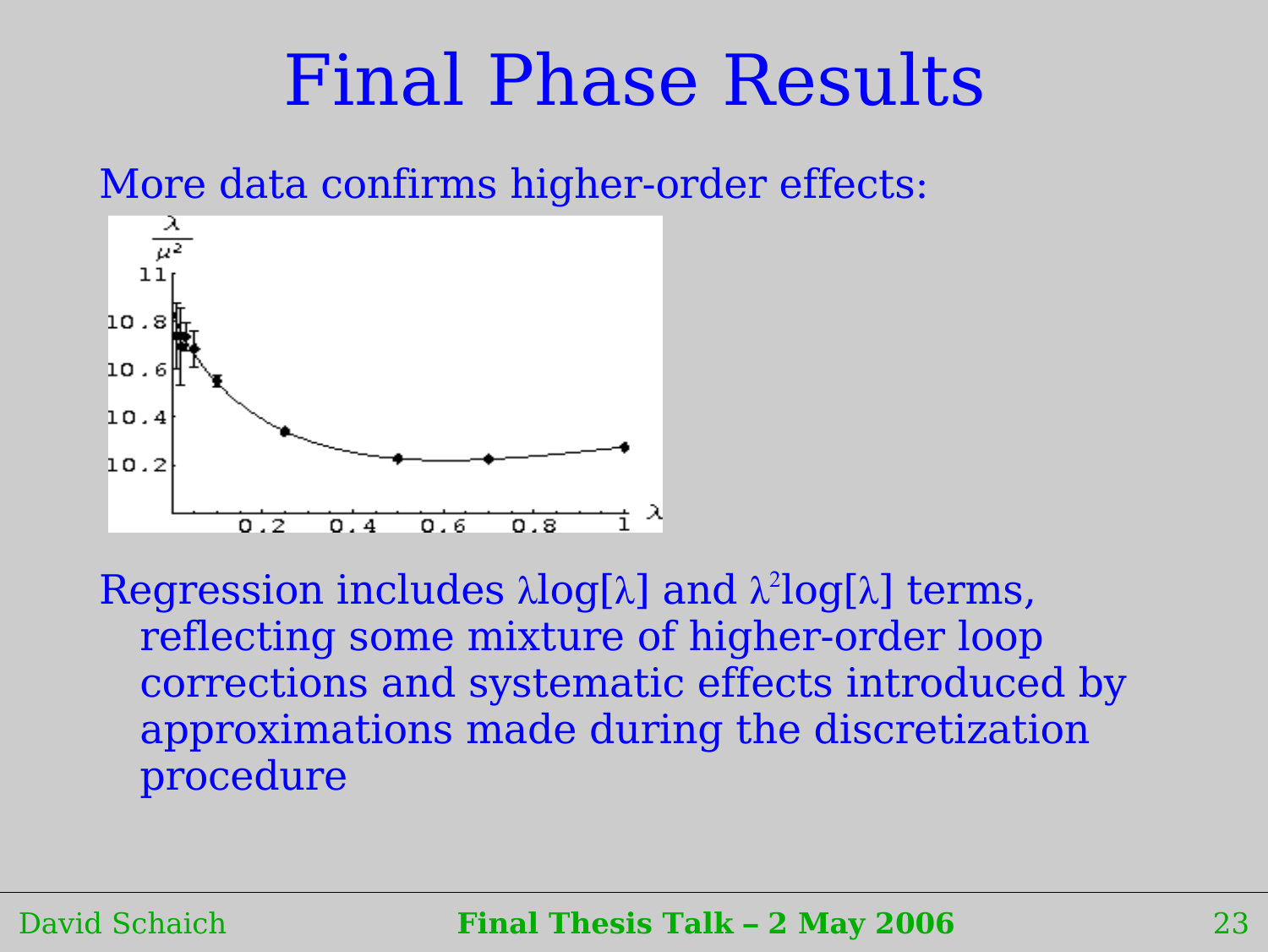### Final Phase Results

#### More data confirms higher-order effects:



 $[\lambda/\mu^2]_{\text{crit}} = 10.85^{+.03}_{-.08}$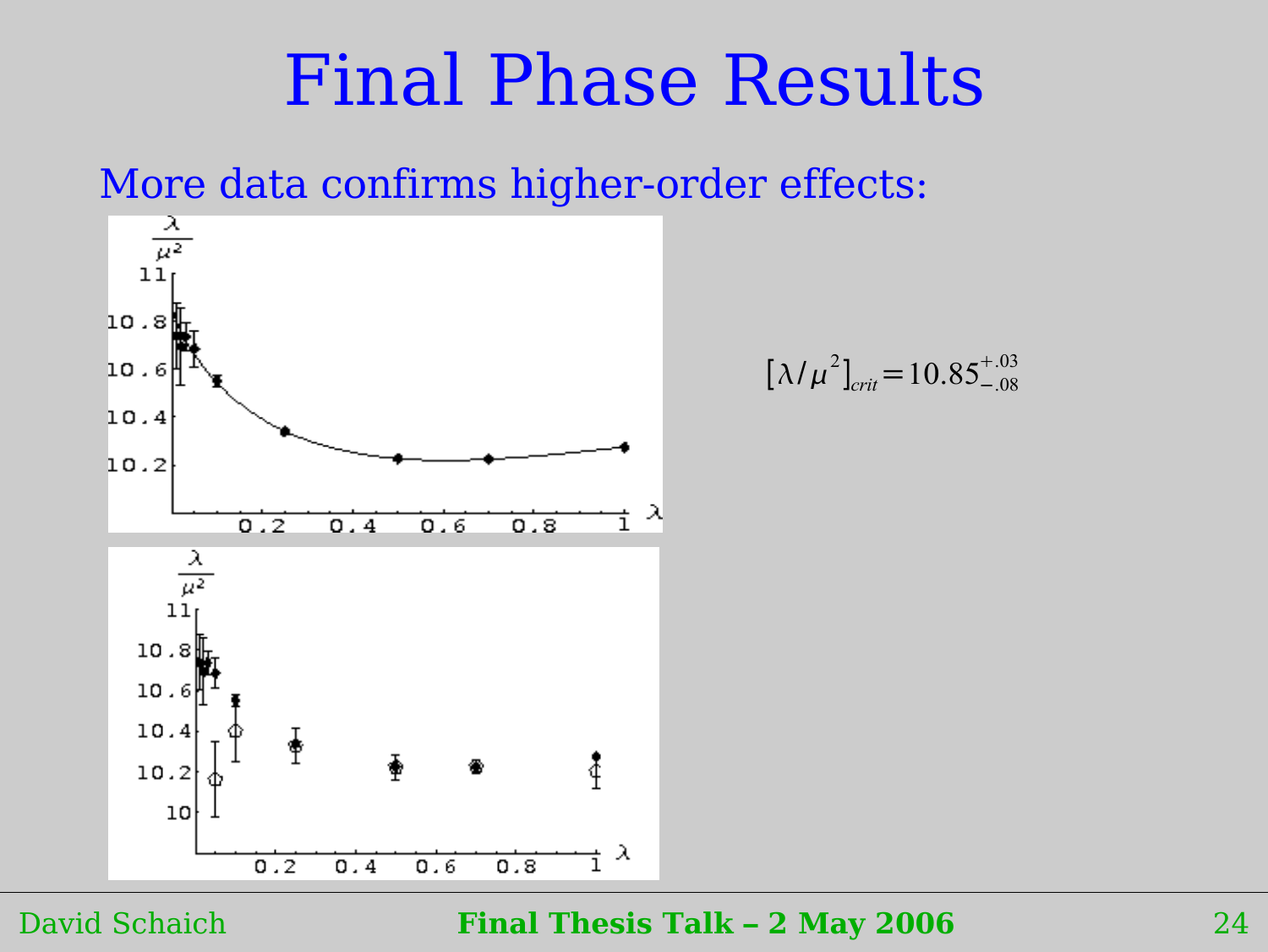# $\phi^4$  Theory Solitons

- Recall equation of motion:  $\left(\partial^2 + \mu_0^2\right)\phi = -\lambda \phi^3$
- Nonlinearity allows for some even more interesting solutions  $\phi = \pm \sqrt{\frac{r}{\lambda}}$  $-\mu_0^2$  $\int_{0}^{\infty}$  tanh  $\int_{0}^{x} x \sqrt{-\frac{f}{2}}$  $-\mu_0^2$
- These 'kink' solutions continuously connect two degenerate ground states in broken phase:

#### David Schaich **Final Thesis Talk – 2 May 2006** 25

 $\overline{2}$ ]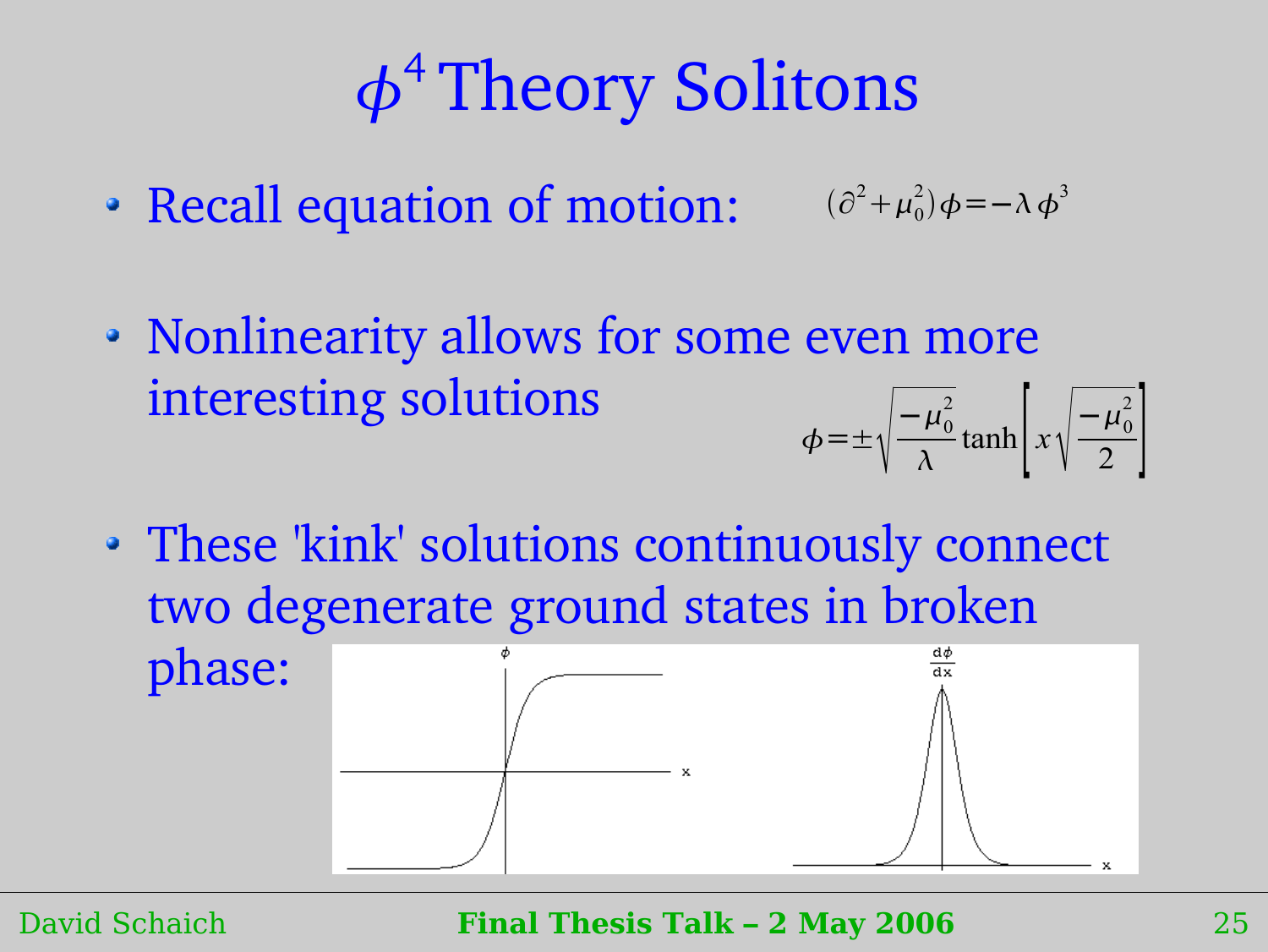# $\phi^4$  Theory Solitons

- Can show that these kink solutions are solitons, stable localized waves
- Energy (mass) of solitons can be determined by calculating energy of system with soliton and subtracting ground state energy
- Easy calculation classically:  $\phi = \pm \sqrt{\frac{-\mu}{\lambda}}$  $-\mu_0^2$  $\int_{0}^{\infty}$  tanh  $\left| x \sqrt{\frac{f}{2}} \right|$  $-\mu_0^2$  $\overline{2}$ ]

$$
E = \int d^2 x \left( \frac{1}{2} (\partial_{\alpha} \phi)^2 + \frac{1}{2} \mu_0^2 \phi^2 + \frac{\lambda}{4} \phi^4 \right) = \frac{2 \sqrt{2}}{3} \frac{\left( \sqrt{-\mu_0^2} \right)^3}{\lambda} = M_{sol}
$$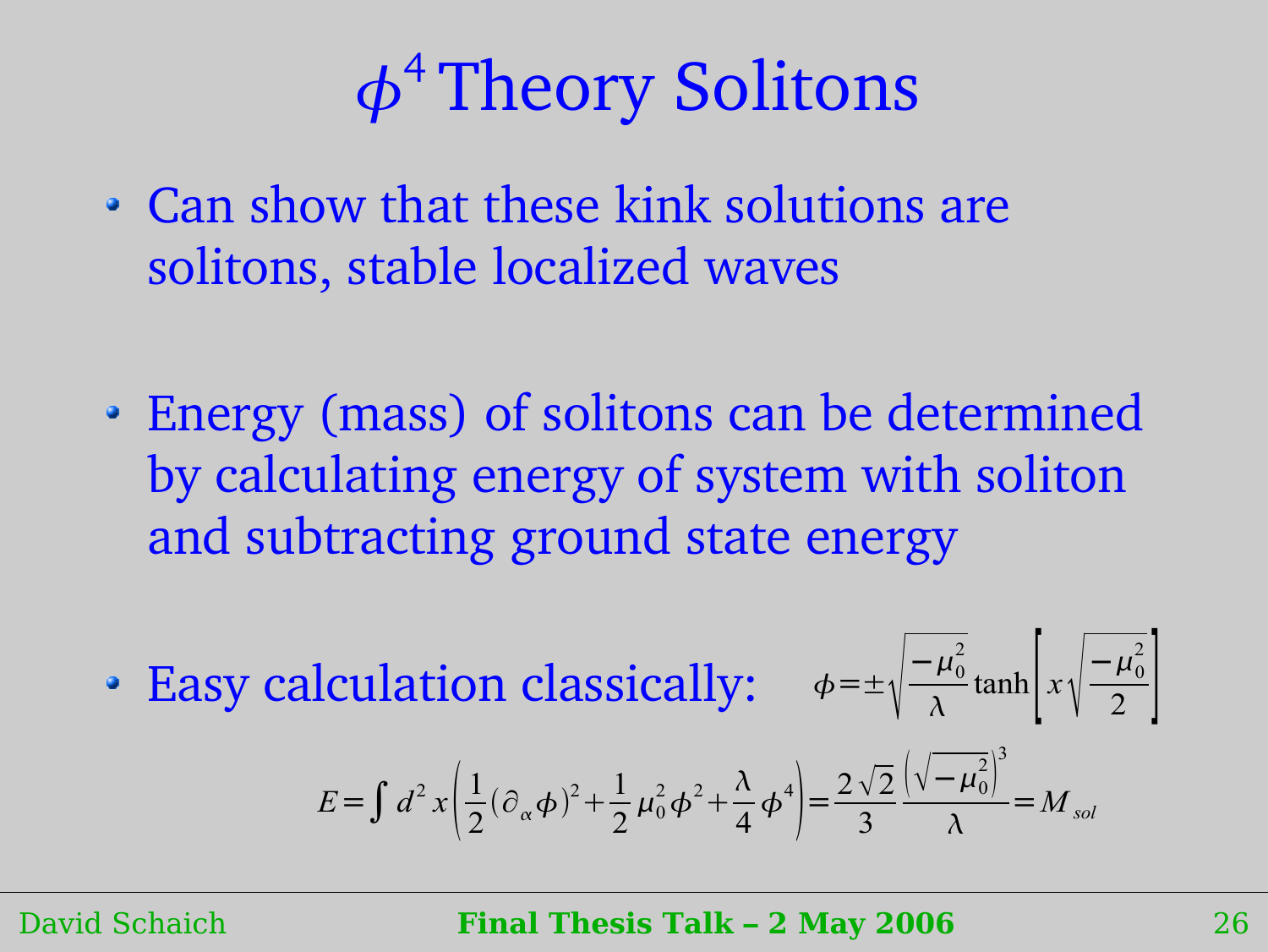# $\phi^4$  Theory Solitons

- Classically,  $M_{sol}$ =  $2\sqrt{2}$ 3  $\bigl(\sqrt{-\mu_0^{\,2}}$  $\begin{array}{c} \hline \end{array}$ 3  $\lambda$
- Must take quantum effects into account. First-order (in h, zeroth-order in  $\lambda$ ) approximation:

$$
M_{sol} = \frac{2\sqrt{2}}{3} \frac{\left(\sqrt{-\mu_0^2}\right)^3}{\lambda} + \sqrt{-\mu_0^2} \left(\frac{1}{6}\sqrt{\frac{2}{3}} - \frac{3}{\pi\sqrt{2}}\right) + O(\lambda)
$$

• What do the simulations say?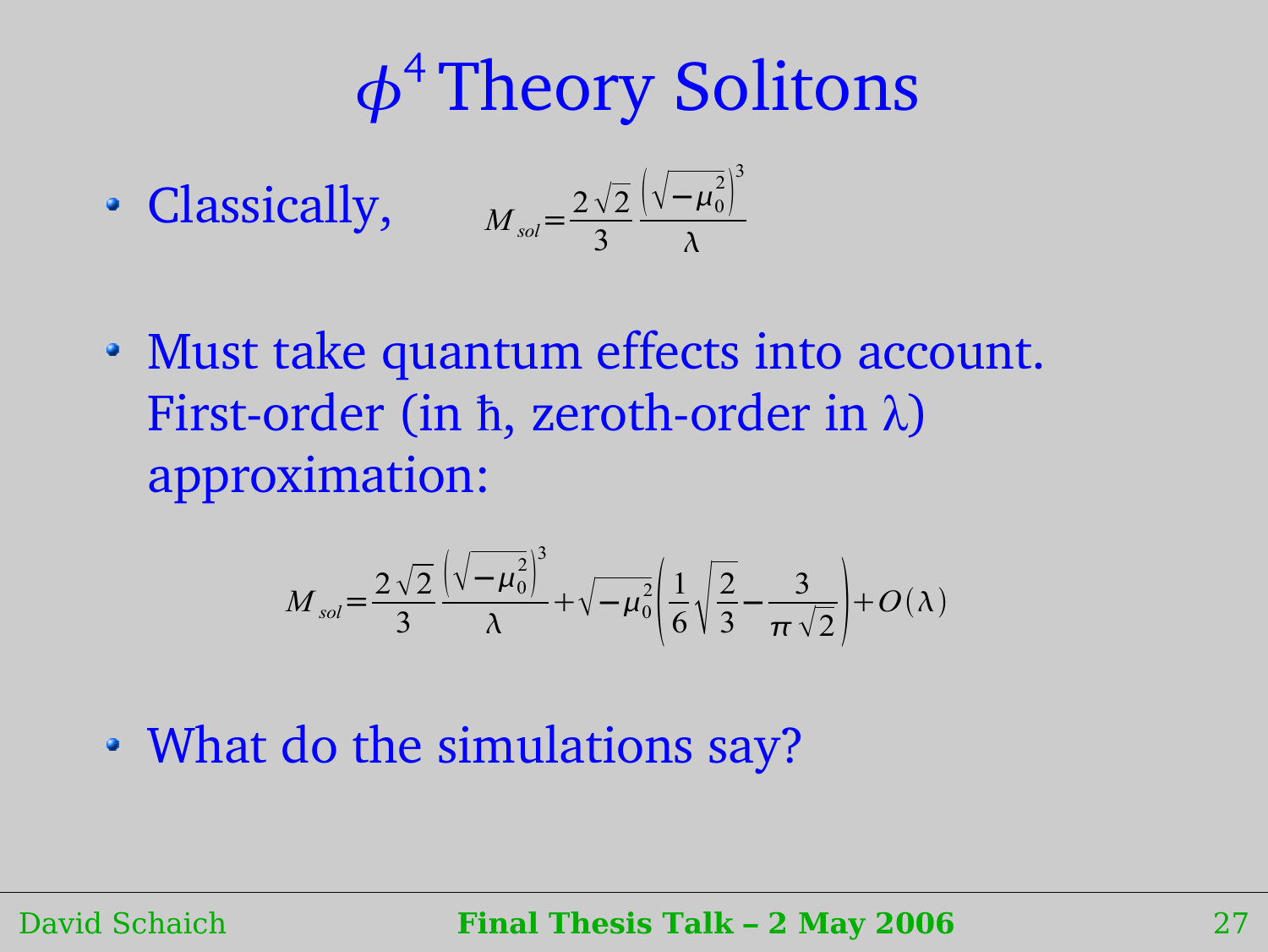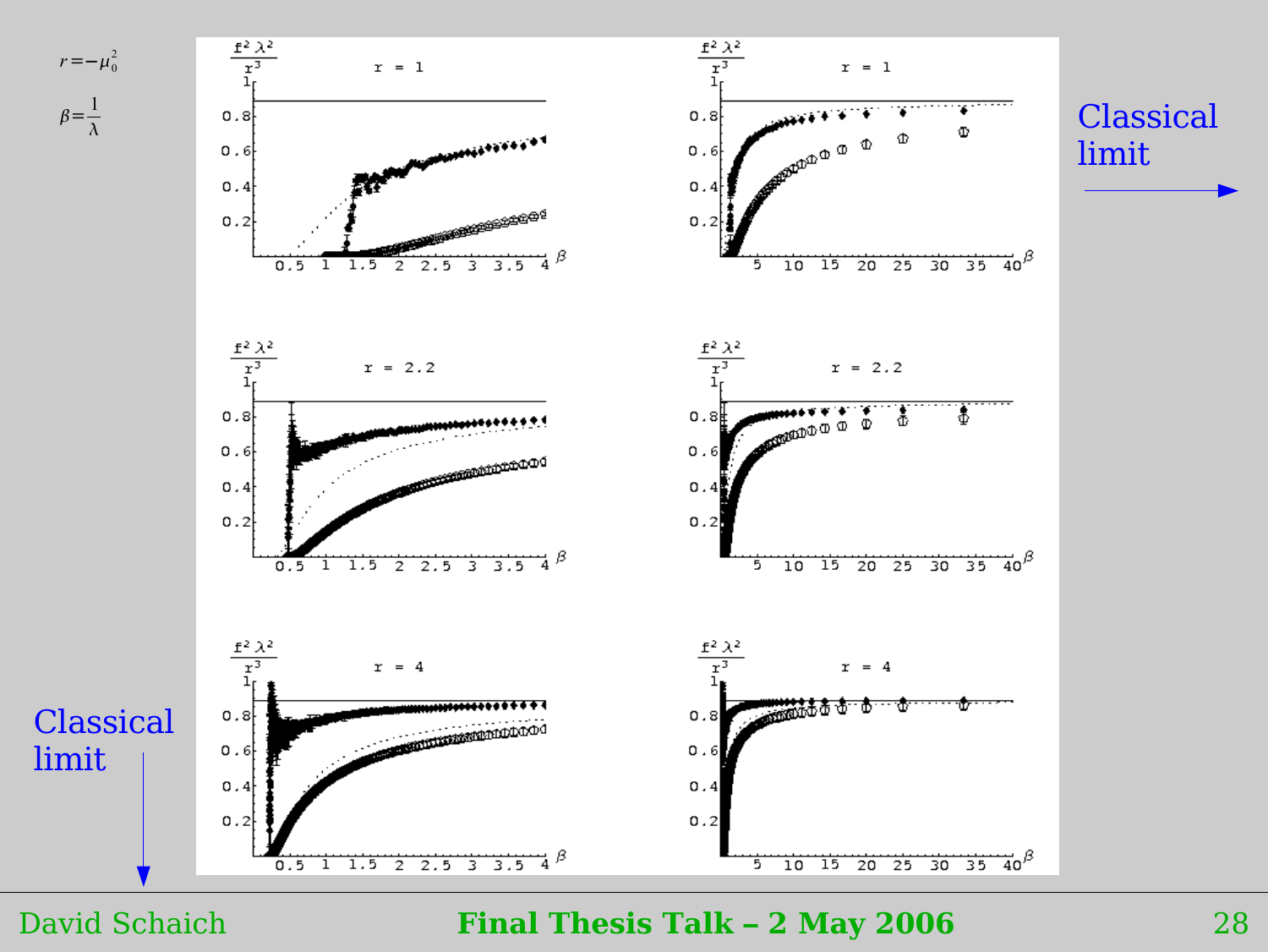# Acknowledgments

National Science Foundation

This work was partially funded by NSF grant 0521169, as well as an Amherst Faculty Research Award Program (FRAP) grant

- Prof. Loinaz
- Prof. Kaplan
- Chris Bednarzyk '01